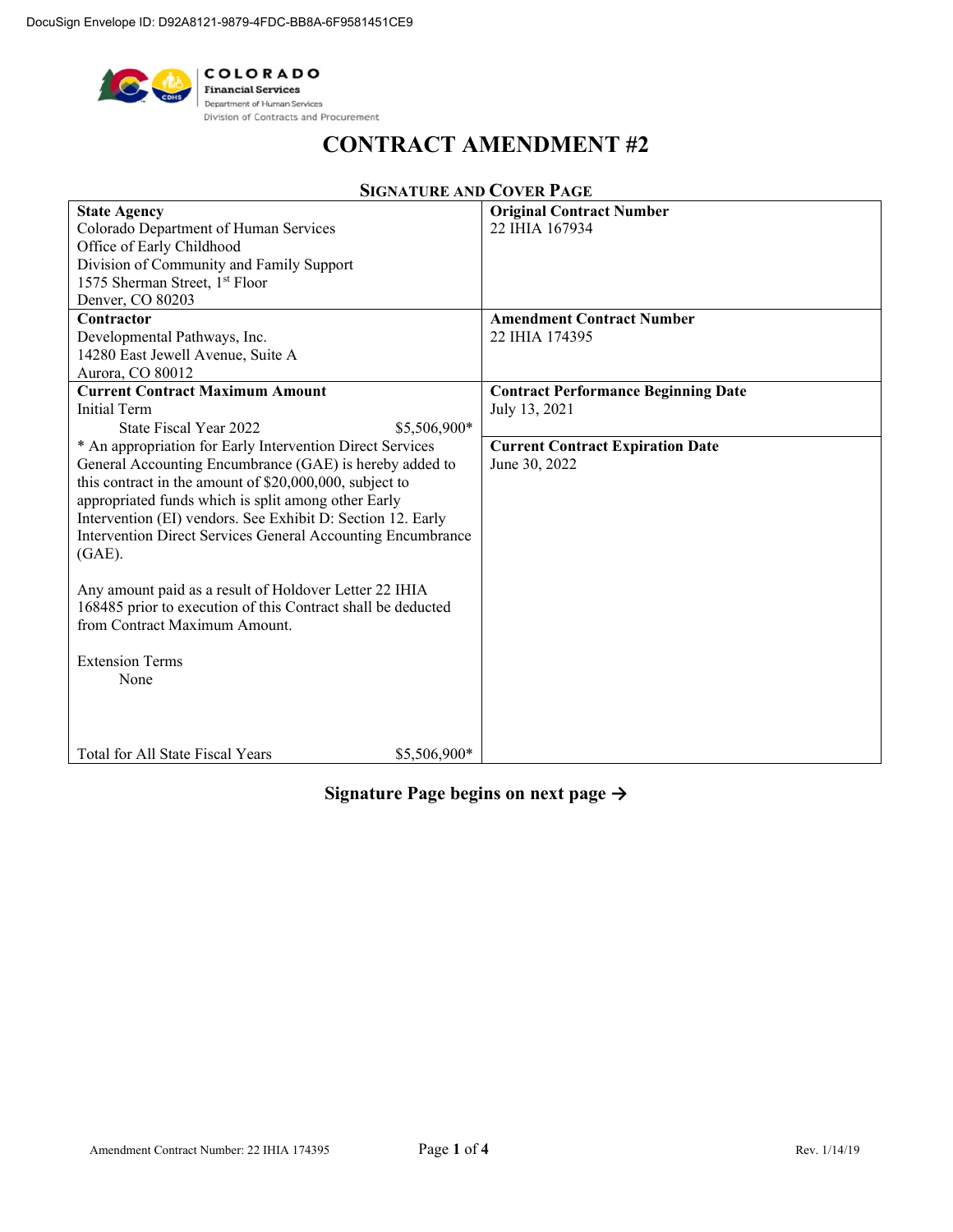

#### **THE PARTIES HERETO HAVE EXECUTED THIS AMENDMENT**

Each person signing this Amendment represents and warrants that he or she is duly authorized to execute this Amendment and to bind the Party authorizing his or her signature.

| <b>CONTRACTOR</b>                                                                                                            | <b>STATE OF COLORADO</b>                                                           |  |  |  |
|------------------------------------------------------------------------------------------------------------------------------|------------------------------------------------------------------------------------|--|--|--|
| Developmental Pathways, Inc.                                                                                                 | Jared Polis, Governor                                                              |  |  |  |
|                                                                                                                              | Colorado Department of Human Services                                              |  |  |  |
|                                                                                                                              | Michelle Barnes, Executive Director                                                |  |  |  |
|                                                                                                                              |                                                                                    |  |  |  |
|                                                                                                                              |                                                                                    |  |  |  |
| DocuSigned by:                                                                                                               | DocuSigned by:                                                                     |  |  |  |
| MATTHEW VANAULEN                                                                                                             | lisa <i>Castiglia</i>                                                              |  |  |  |
|                                                                                                                              |                                                                                    |  |  |  |
| By: Matthew VanAuken, Chief Executive Officer                                                                                | E11A91F07B444c8.<br>By: Lisa Castiglia, Director/Chief Financial Officer, Division |  |  |  |
|                                                                                                                              | of Operations, Office of Early Childhood                                           |  |  |  |
|                                                                                                                              |                                                                                    |  |  |  |
|                                                                                                                              |                                                                                    |  |  |  |
| 5/23/2022<br>Date:                                                                                                           | Date: $\frac{5/23/2022}{2}$                                                        |  |  |  |
|                                                                                                                              |                                                                                    |  |  |  |
| In accordance with §24-30-202 C.R.S., this Amendment is not valid until signed and dated below by the State Controller or an |                                                                                    |  |  |  |
| authorized delegate.                                                                                                         |                                                                                    |  |  |  |
|                                                                                                                              |                                                                                    |  |  |  |
| <b>STATE CONTROLLER</b>                                                                                                      |                                                                                    |  |  |  |
| Robert Jaros, CPA, MBA, JD                                                                                                   |                                                                                    |  |  |  |
|                                                                                                                              |                                                                                    |  |  |  |
| DocuSigned by:                                                                                                               |                                                                                    |  |  |  |
|                                                                                                                              |                                                                                    |  |  |  |
| Bv:                                                                                                                          |                                                                                    |  |  |  |
| <i>Toni Williamson</i><br>—p2^31pE8\$19c416<br>ndrea Eurich / Janet Miks / Toni Williamson                                   |                                                                                    |  |  |  |
|                                                                                                                              |                                                                                    |  |  |  |
|                                                                                                                              |                                                                                    |  |  |  |
| Amendment Effective Date:                                                                                                    | 5/23/2022                                                                          |  |  |  |
|                                                                                                                              |                                                                                    |  |  |  |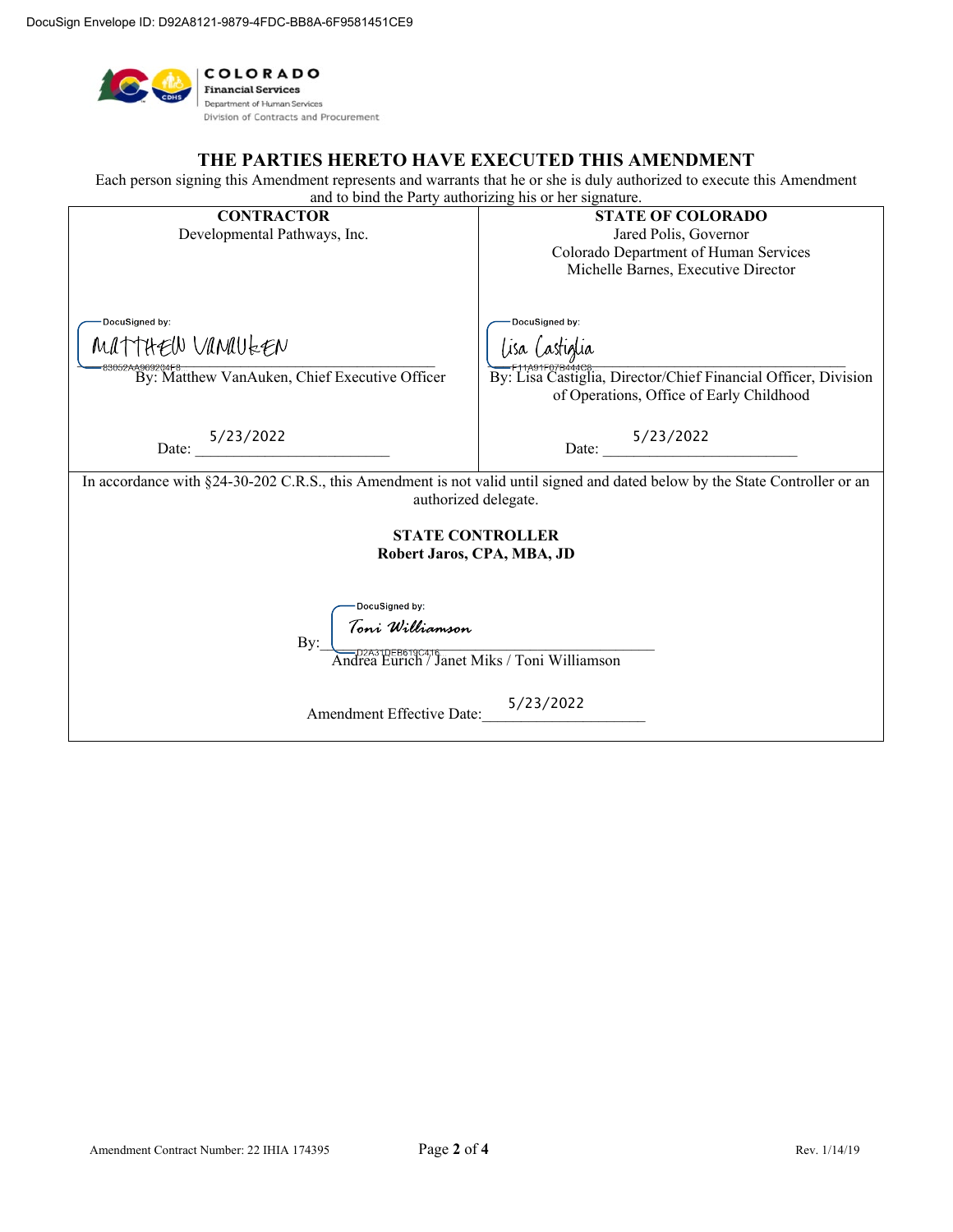

#### **1. PARTIES**

This Amendment (the "Amendment") to the Original Contract shown on the Signature and Cover Page for this Amendment (the "Contract") is entered into by and between the Contractor, and the State.

#### **2. TERMINOLOGY**

Except as specifically modified by this Amendment, all terms used in this Amendment that are defined in the Contract shall be construed and interpreted in accordance with the Contract.

#### **3. AMENDMENT EFFECTIVE DATE AND TERM**

#### A. Amendment Effective Date

This Amendment shall not be valid or enforceable until the Amendment Effective Date shown on the Signature and Cover Page for this Amendment. The State shall not be bound by any provision of this Amendment before that Amendment Effective Date, and shall have no obligation to pay Contractor for any Work performed or expense incurred under this Amendment either before or after of the Amendment term shown in **§3.B** of this Amendment.

B. Amendment Term

The Parties' respective performances under this Amendment and the changes to the Contract contained herein shall commence on the Amendment Effective Date shown on the Signature and Cover Page for this Amendment and shall terminate on the termination of the Contract.

#### **4. PURPOSE**

Provide early intervention services to eligible infants, toddlers, and their families, which are provided in accordance with Section 27-10.5-701, C.R.S. and Rules and Regulations 12 CCR 2509-10, Sections 7.900-7.994, as currently exist or may hereafter be promulgated or amended, and federal regulations, 34 C.F.R., Part 303, Early Intervention Program for Infants and Toddlers with Disabilities. This Amendment changes Contractor's address, increases funds for SFY 2022, and amends Exhibits B, D and E.

#### **5. MODIFICATIONS**

The Contract and all prior amendments thereto (Original CMS 22 IHIA 167934; Amendment #1 CMS 22 171425) are modified as follows:

# **A. Contractor's Address Changed from 325 Inverness Drive South, Englewood, CO 80112 to 14280 East Jewell Avenue, Suite A, Aurora, CO 80012**

**B. Increase the Contract Amount for SFY22 by \$199,068 and Increases the Maximum Amount for All State Fiscal Years from \$5,307,832 to \$5,506,900.**

The Contract Maximum Amount table on the Contract's Signature and Cover Page is hereby deleted and replaced with the Current Contract Maximum Amount table shown on the Signature and Cover Page for this Amendment.

#### **C. Exhibit B – Budget**

Exhibit  $B -$  Amendment  $#2$ , which is attached and incorporated into this Amendment, shall replace Exhibit B – Amendment #1 of the Original Contract.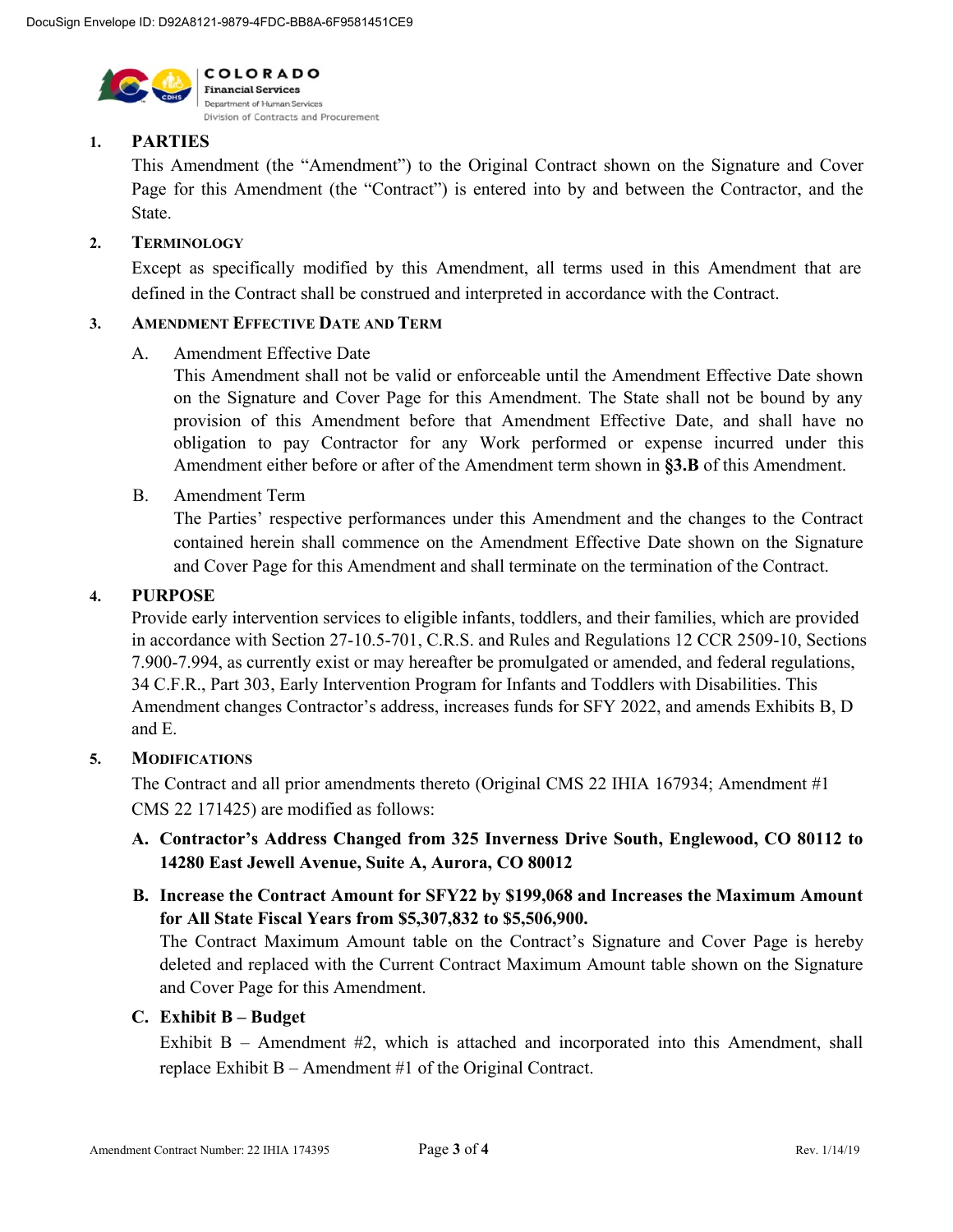

# **D. Exhibit D – Additional Provisions**

Exhibit  $D$  – Amendment  $#2$ , which is attached and incorporated into this Amendment, shall replace Exhibit D – Amendment #1 of the Original Contract.

#### **E. Exhibit E – Supplemental Provisions for Federal Awards**

Exhibit  $E -$  Amendment  $#2$ , which is attached and incorporated into this Amendment, shall replace Exhibit E of the Original Contract.

#### **6. LIMITS OF EFFECT AND ORDER OF PRECEDENCE**

This Amendment is incorporated by reference into the Contract, and the Contract and all prior amendments or other modifications to the Contract, if any, remain in full force and effect except as specifically modified in this Amendment. Except for the Special Provisions contained in the Contract, in the event of any conflict, inconsistency, variance, or contradiction between the provisions of this Amendment and any of the provisions of the Contract or any prior modification to the Contract, the provisions of this Amendment shall in all respects supersede, govern, and control. The provisions of this Amendment shall only supersede, govern, and control over the Special Provisions contained in the Contract to the extent that this Amendment specifically modifies those Special Provisions.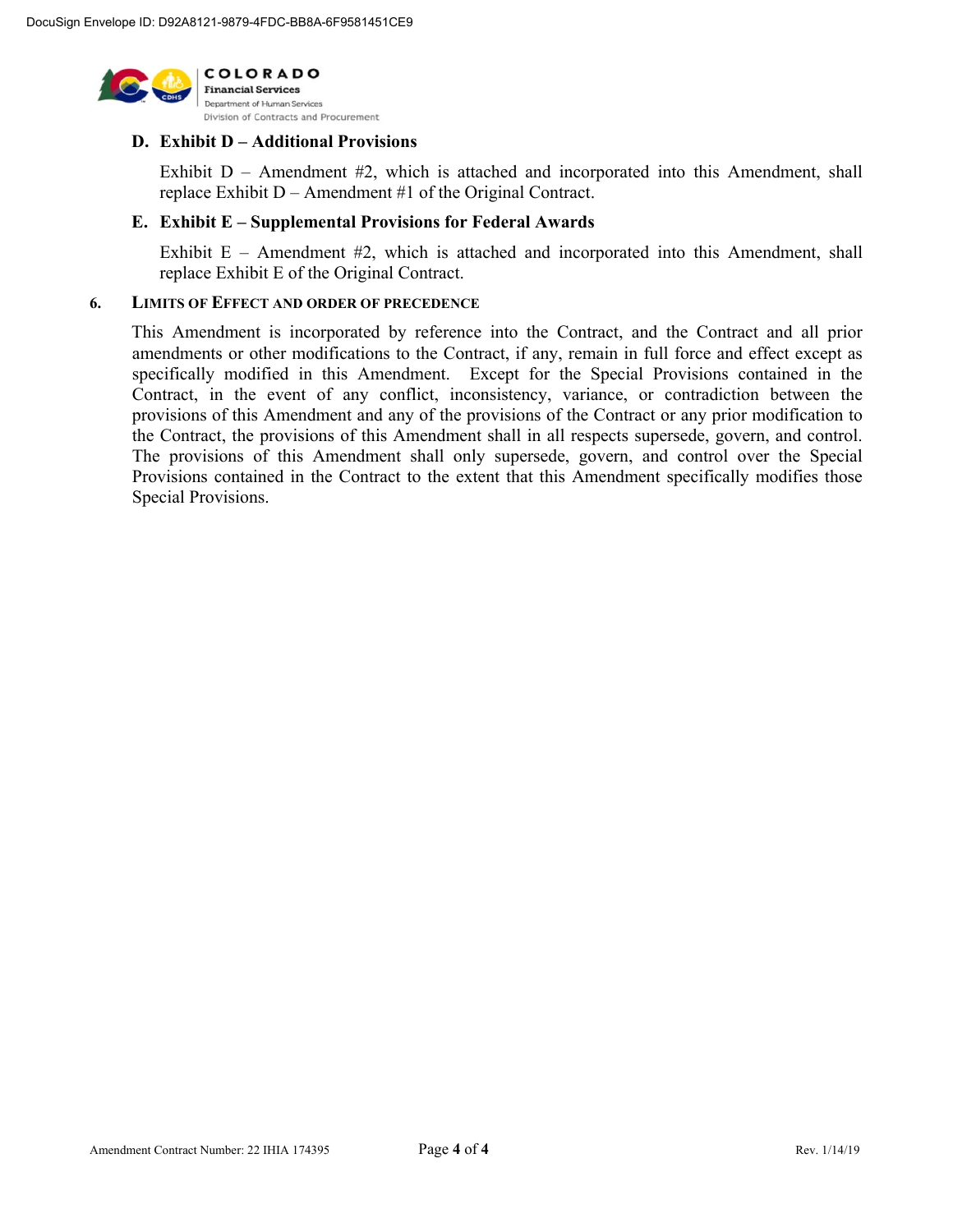# COLORADO Office of Early Childhood Department of Human Services

# **Colorado Department of Human Services Office of Early Childhood BUDGET WITH JUSTIFICATION FORM**

| <b>Contractor Name</b> | Developmental Pathways, Inc. |  |  |  |  |
|------------------------|------------------------------|--|--|--|--|
| <b>Budget Period</b>   | July 1, 2021 - June 30, 2022 |  |  |  |  |
| <b>Project Name</b>    | Early Intervention Colorado  |  |  |  |  |
| <b>Counties Served</b> | Arapahoe, Douglas and Adams  |  |  |  |  |

| <b>Program Contact Name,</b><br>Heidi Troutman, Director of Early Intervention                                                                                                                    |                       |  |  |  |
|---------------------------------------------------------------------------------------------------------------------------------------------------------------------------------------------------|-----------------------|--|--|--|
| <b>Phone</b><br>(303) 547-6416                                                                                                                                                                    |                       |  |  |  |
| <b>Email</b>                                                                                                                                                                                      | h.troutman@dpcolo.org |  |  |  |
| <b>Fiscal Contact Name, Title</b>                                                                                                                                                                 | Karen Flores          |  |  |  |
| <b>Phone</b>                                                                                                                                                                                      | 720-431-7757          |  |  |  |
| k.flores@nmscolo.org<br><b>Email</b>                                                                                                                                                              |                       |  |  |  |
| <b>Funded Caseload</b><br>2511                                                                                                                                                                    |                       |  |  |  |
| *See Early Intervention General Accounting Encumbrance (GAE) for Direct Services which is<br>split among other Early Intervention Community Centered Boards pursuant to Exhibit D, Section<br>12. |                       |  |  |  |

| <b>Expenditure Categories</b>                                         | <b>Total of All</b><br><b>Funding Sources</b> |
|-----------------------------------------------------------------------|-----------------------------------------------|
|                                                                       |                                               |
|                                                                       |                                               |
| <b>Total Administration, Service Coordination and Direct Services</b> | \$6,257,906                                   |
| Revenue Offset - Targeted Case Management (TCM)                       | \$645,323                                     |
| <b>Revenue Offset - Early Intervention Services Trust (EIST)</b>      | \$268,574                                     |
| <b>Revenue Offset - Public Insurance</b>                              | \$7,800                                       |
| <b>Revenue Offset - Other Funding Sources</b>                         | \$0                                           |
| <b>Total CDHS Funding (EI)</b>                                        | \$5,336,209                                   |
|                                                                       |                                               |
| <b>Total Evaluation</b>                                               | \$170,691                                     |
| Revenue Offset - Targeted Case Management (TCM)                       | \$0                                           |
| <b>Refenue Offset - Early Intervention Services Trust (EIST)</b>      | \$0                                           |
| Revenue Offset - Public Insurance                                     | \$0                                           |
| <b>Refenue Offset - Other Funding Sources</b>                         | \$0                                           |
| <b>Total CDHS Funding (EI)</b>                                        | \$170,691                                     |
|                                                                       |                                               |

| \$6,428,597 | <b>TOTAL FOR ALL CATEGORIES</b>                                                                                                                                                                                                                                                                                                           |
|-------------|-------------------------------------------------------------------------------------------------------------------------------------------------------------------------------------------------------------------------------------------------------------------------------------------------------------------------------------------|
| \$645,323   | Revenue Offset - Targeted Case Management (TCM)                                                                                                                                                                                                                                                                                           |
| \$268,574   | <b>Refenue Offset - Early Intervention Services Trust (EIST)</b>                                                                                                                                                                                                                                                                          |
| \$7,800     | <b>Revenue Offset - Public Insurance</b>                                                                                                                                                                                                                                                                                                  |
| \$0         | Refenue Offset - Other Funding Sources                                                                                                                                                                                                                                                                                                    |
| \$5,506,900 | <b>Total CDHS Funding (EI)</b>                                                                                                                                                                                                                                                                                                            |
|             | $\mathbf{a}$ $\mathbf{b}$ $\mathbf{c}$ $\mathbf{d}$ $\mathbf{c}$ $\mathbf{d}$ $\mathbf{e}$ $\mathbf{e}$ $\mathbf{e}$ $\mathbf{e}$ $\mathbf{e}$ $\mathbf{e}$ $\mathbf{e}$ $\mathbf{e}$ $\mathbf{e}$ $\mathbf{e}$ $\mathbf{e}$ $\mathbf{e}$ $\mathbf{e}$ $\mathbf{e}$ $\mathbf{e}$ $\mathbf{e}$ $\mathbf{e}$ $\mathbf{e}$ $\mathbf{$<br>--- |

**\*Figures are rounded using basic accounting standards. (0.00-0.49 = 0; 0.50-0.99 = 1.0)**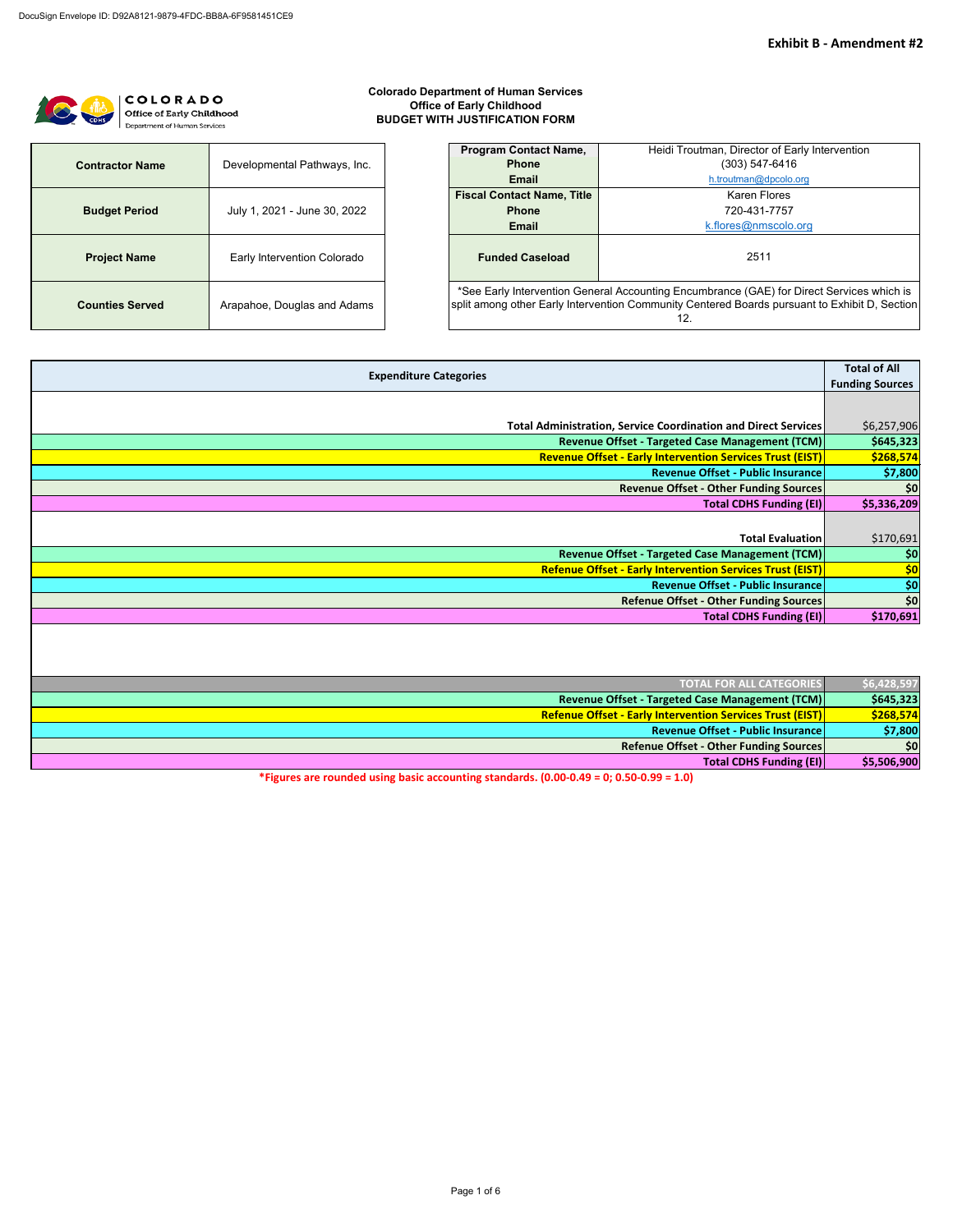| <b>COLORADO</b><br>Office of Early Childhood<br>Department of Human Services | <b>Colorado Department of Human Services</b><br><b>Office of Early Childhood</b><br><b>BUDGET WITH JUSTIFICATION FORM</b> |                                                                                                                                                                                                   |                 |               |                                                             |                |
|------------------------------------------------------------------------------|---------------------------------------------------------------------------------------------------------------------------|---------------------------------------------------------------------------------------------------------------------------------------------------------------------------------------------------|-----------------|---------------|-------------------------------------------------------------|----------------|
|                                                                              |                                                                                                                           | <b>Program Contact Name,</b>                                                                                                                                                                      |                 |               | Heidi Troutman, Director of Early                           |                |
| <b>Contractor Name</b>                                                       | Developmental Pathways, Inc.                                                                                              | <b>Phone</b>                                                                                                                                                                                      |                 |               | $(303) 547 - 6416$                                          |                |
|                                                                              |                                                                                                                           | <b>Email</b>                                                                                                                                                                                      |                 |               | h.troutman@dpcolo.org                                       |                |
|                                                                              |                                                                                                                           | <b>Fiscal Contact Name, Title</b>                                                                                                                                                                 |                 |               | <b>Karen Flores</b>                                         |                |
| <b>Budget Period</b>                                                         | July 1, 2021 - June 30, 2022                                                                                              | <b>Phone</b>                                                                                                                                                                                      |                 |               | 720-431-7757                                                |                |
|                                                                              |                                                                                                                           | <b>Email</b>                                                                                                                                                                                      |                 |               | k.flores@nmscolo.org                                        |                |
| <b>Project Name</b>                                                          | Early Intervention Colorado                                                                                               | <b>Funded Caseload</b><br>2511                                                                                                                                                                    |                 |               |                                                             |                |
| <b>Counties Served</b>                                                       | Arapahoe, Douglas and Adams                                                                                               | *See Early Intervention General Accounting Encumbrance (GAE) for Direct<br>Services which is split among other Early Intervention Community Centered<br>Boards pursuant to Exhibit D, Section 12. |                 |               |                                                             |                |
|                                                                              | <b>Expenditure Categories</b>                                                                                             |                                                                                                                                                                                                   |                 |               |                                                             |                |
|                                                                              | <b>Personnel Services - Salaried Employees</b>                                                                            |                                                                                                                                                                                                   |                 |               |                                                             | FY 2022        |
|                                                                              |                                                                                                                           |                                                                                                                                                                                                   | <b>Gross or</b> |               | <b>Percent of</b>                                           | Total From All |
|                                                                              | <b>Description of Work and</b>                                                                                            |                                                                                                                                                                                                   | Annual          |               | Time on                                                     | <b>Funding</b> |
| <b>Position Title</b>                                                        | Fringe includes: Health, life and dental insurance and 401K match.                                                        |                                                                                                                                                                                                   | <b>Salary</b>   | <b>Fringe</b> | <b>Project</b>                                              | <b>Sources</b> |
|                                                                              | <b>Administration</b>                                                                                                     |                                                                                                                                                                                                   |                 |               |                                                             |                |
|                                                                              | No costs shall be reimbursed by CDHS for this category.                                                                   |                                                                                                                                                                                                   |                 |               | 0%                                                          | S.             |
|                                                                              |                                                                                                                           |                                                                                                                                                                                                   |                 |               | <b>Sub-Total Administration (including fringe benefits)</b> | \$0            |
|                                                                              |                                                                                                                           |                                                                                                                                                                                                   |                 |               | Revenue Offset - Targeted Case Management (TCM)             | \$0            |
|                                                                              |                                                                                                                           | <b>Revenue Offset - Early Intervention Services Trust (EIST)</b>                                                                                                                                  |                 |               |                                                             | \$0            |
|                                                                              |                                                                                                                           |                                                                                                                                                                                                   |                 |               | Rovanua Offeat - Dublic Incurancal                          | CD             |

| <b>Revenue Offset - Other Funding Sources</b><br><b>Total CDHS Funding (EI)</b><br><b>Personnel Services - Salaried Employees</b><br>FY 2022<br>Gross or<br><b>Percent of</b><br><b>Description of Work and</b><br>Time on<br><b>Funding</b><br>Annual<br>Fringe includes: Health, life and dental insurance and 401K match.<br><b>Position Title</b><br><b>Salary</b><br>Project<br><b>Sources</b><br><b>Fringe</b><br><b>Service Coordination</b><br>Early Intervention has one director, dedicated to this program, with 50%<br>DIRECTOR OF EARLY CHILDHOOD<br>96,673<br>19,335<br>50%<br>of their time spent on Service Coordination and 50% of their time spent<br>on Direct Services. This position is specific to Early Intervention and not<br>the whole agency. Provides administration for the El Dept., supervises<br>2 Associate Directors.<br><b>ASSOCIATE DIRECTOR #1</b><br>14,028<br>Supervises 4 Program managers.<br>70,141<br>100%<br><b>ASSOCIATE DIRECTOR #2</b><br>71,402<br>14,280<br>50%<br>Supervises Program managers.<br>52,181<br>10,436<br>100%<br>PROGRAM MANAGER #1<br>Supervises Service Coordinators.<br>Oversees, plans and coordinates SC and Dept. trainings.<br>11,214<br>PROGRAM MANAGER #2<br>56,069<br>100%<br>11,092<br>PROGRAM MANAGER #3<br>Supervises Service Coordinators.<br>55,458<br>100%<br>56,162<br>11,232<br>100%<br>PROGRAM MANAGER #4<br>Supervises Service Coordinators.<br>60,406<br>12,081<br>100%<br>PROGRAM MANAGER #5<br>Supervises Service Coordinators.<br>PROGRAM MANAGER #6<br>60,302<br>12,060<br>100%<br>Supervises Service Coordinators.<br>PROGRAM MANAGER #7<br>53,755<br>10,751<br>100%<br>Supervises Service Coordinators.<br>PROGRAM MANAGER #8<br>Supervises Service Coordinators.<br>55,768<br>11,154<br>100%<br>PROGRAM MANAGER #9<br>Supervises Service Coordinators.<br>55,802<br>11,160<br>100%<br>Performs Administrative Support functions<br>7,782<br>100%<br>EI SUPPORT SPECIALIST #1<br>38,911<br>EI SUPPORT SPECIALIST #2<br>37,792<br>7,558<br>Performs Administrative Support functions<br>100%<br>BILINGUAL SENIOR COORDINATOR<br>Coordinates El Services for families. Receives a bilingual stipend.<br>42,706<br>8,541<br>100%<br>9,634<br>SPANISH LANGUAGE INTERPRETER<br>48,172<br>100%<br>Provides written and verbal interpretation services.<br><b>BILINGUAL COORDINATOR #1</b><br>38,912<br>7,782<br>100%<br>Coordinates El Services for families. Receives a bilingual stipend.<br><b>BILINGUAL COORDINATOR #2</b><br>8,171<br>100%<br>Coordinates El Services for families. Receives a bilingual stipend.<br>40,856<br><b>BILINGUAL COORDINATOR #3</b><br>Coordinates El Services for families. Receives a bilingual stipend.<br>39,731<br>7,946<br>100%<br>BILINGUAL COORDINATOR #4<br>44,906<br>8,981<br>100%<br>Coordinates El Services for families. Receives a bilingual stipend.<br><b>BILINGUAL COORDINATOR #5</b><br>Coordinates El Services for families. Receives a bilingual stipend.<br>39,469<br>7,894<br>100%<br>BILINGUAL COORDINATOR #6<br>Coordinates El Services for families. Receives a bilingual stipend.<br>44,775<br>8,955<br>100% |  |  |  |  | <b>Revenue Offset - Public Insurance</b> | \$0                   |
|------------------------------------------------------------------------------------------------------------------------------------------------------------------------------------------------------------------------------------------------------------------------------------------------------------------------------------------------------------------------------------------------------------------------------------------------------------------------------------------------------------------------------------------------------------------------------------------------------------------------------------------------------------------------------------------------------------------------------------------------------------------------------------------------------------------------------------------------------------------------------------------------------------------------------------------------------------------------------------------------------------------------------------------------------------------------------------------------------------------------------------------------------------------------------------------------------------------------------------------------------------------------------------------------------------------------------------------------------------------------------------------------------------------------------------------------------------------------------------------------------------------------------------------------------------------------------------------------------------------------------------------------------------------------------------------------------------------------------------------------------------------------------------------------------------------------------------------------------------------------------------------------------------------------------------------------------------------------------------------------------------------------------------------------------------------------------------------------------------------------------------------------------------------------------------------------------------------------------------------------------------------------------------------------------------------------------------------------------------------------------------------------------------------------------------------------------------------------------------------------------------------------------------------------------------------------------------------------------------------------------------------------------------------------------------------------------------------------------------------------------------------------------------------------------------------------------------------------------------------------------------------------------------------------------------------------------------------------------------------------------------------------------------------------------------------------------------------------------------------------------------------------------------|--|--|--|--|------------------------------------------|-----------------------|
|                                                                                                                                                                                                                                                                                                                                                                                                                                                                                                                                                                                                                                                                                                                                                                                                                                                                                                                                                                                                                                                                                                                                                                                                                                                                                                                                                                                                                                                                                                                                                                                                                                                                                                                                                                                                                                                                                                                                                                                                                                                                                                                                                                                                                                                                                                                                                                                                                                                                                                                                                                                                                                                                                                                                                                                                                                                                                                                                                                                                                                                                                                                                                            |  |  |  |  |                                          | \$0                   |
|                                                                                                                                                                                                                                                                                                                                                                                                                                                                                                                                                                                                                                                                                                                                                                                                                                                                                                                                                                                                                                                                                                                                                                                                                                                                                                                                                                                                                                                                                                                                                                                                                                                                                                                                                                                                                                                                                                                                                                                                                                                                                                                                                                                                                                                                                                                                                                                                                                                                                                                                                                                                                                                                                                                                                                                                                                                                                                                                                                                                                                                                                                                                                            |  |  |  |  |                                          | \$0                   |
|                                                                                                                                                                                                                                                                                                                                                                                                                                                                                                                                                                                                                                                                                                                                                                                                                                                                                                                                                                                                                                                                                                                                                                                                                                                                                                                                                                                                                                                                                                                                                                                                                                                                                                                                                                                                                                                                                                                                                                                                                                                                                                                                                                                                                                                                                                                                                                                                                                                                                                                                                                                                                                                                                                                                                                                                                                                                                                                                                                                                                                                                                                                                                            |  |  |  |  |                                          |                       |
|                                                                                                                                                                                                                                                                                                                                                                                                                                                                                                                                                                                                                                                                                                                                                                                                                                                                                                                                                                                                                                                                                                                                                                                                                                                                                                                                                                                                                                                                                                                                                                                                                                                                                                                                                                                                                                                                                                                                                                                                                                                                                                                                                                                                                                                                                                                                                                                                                                                                                                                                                                                                                                                                                                                                                                                                                                                                                                                                                                                                                                                                                                                                                            |  |  |  |  |                                          | <b>Total From All</b> |
|                                                                                                                                                                                                                                                                                                                                                                                                                                                                                                                                                                                                                                                                                                                                                                                                                                                                                                                                                                                                                                                                                                                                                                                                                                                                                                                                                                                                                                                                                                                                                                                                                                                                                                                                                                                                                                                                                                                                                                                                                                                                                                                                                                                                                                                                                                                                                                                                                                                                                                                                                                                                                                                                                                                                                                                                                                                                                                                                                                                                                                                                                                                                                            |  |  |  |  |                                          |                       |
|                                                                                                                                                                                                                                                                                                                                                                                                                                                                                                                                                                                                                                                                                                                                                                                                                                                                                                                                                                                                                                                                                                                                                                                                                                                                                                                                                                                                                                                                                                                                                                                                                                                                                                                                                                                                                                                                                                                                                                                                                                                                                                                                                                                                                                                                                                                                                                                                                                                                                                                                                                                                                                                                                                                                                                                                                                                                                                                                                                                                                                                                                                                                                            |  |  |  |  |                                          |                       |
|                                                                                                                                                                                                                                                                                                                                                                                                                                                                                                                                                                                                                                                                                                                                                                                                                                                                                                                                                                                                                                                                                                                                                                                                                                                                                                                                                                                                                                                                                                                                                                                                                                                                                                                                                                                                                                                                                                                                                                                                                                                                                                                                                                                                                                                                                                                                                                                                                                                                                                                                                                                                                                                                                                                                                                                                                                                                                                                                                                                                                                                                                                                                                            |  |  |  |  |                                          |                       |
|                                                                                                                                                                                                                                                                                                                                                                                                                                                                                                                                                                                                                                                                                                                                                                                                                                                                                                                                                                                                                                                                                                                                                                                                                                                                                                                                                                                                                                                                                                                                                                                                                                                                                                                                                                                                                                                                                                                                                                                                                                                                                                                                                                                                                                                                                                                                                                                                                                                                                                                                                                                                                                                                                                                                                                                                                                                                                                                                                                                                                                                                                                                                                            |  |  |  |  |                                          | \$58,004              |
|                                                                                                                                                                                                                                                                                                                                                                                                                                                                                                                                                                                                                                                                                                                                                                                                                                                                                                                                                                                                                                                                                                                                                                                                                                                                                                                                                                                                                                                                                                                                                                                                                                                                                                                                                                                                                                                                                                                                                                                                                                                                                                                                                                                                                                                                                                                                                                                                                                                                                                                                                                                                                                                                                                                                                                                                                                                                                                                                                                                                                                                                                                                                                            |  |  |  |  |                                          |                       |
|                                                                                                                                                                                                                                                                                                                                                                                                                                                                                                                                                                                                                                                                                                                                                                                                                                                                                                                                                                                                                                                                                                                                                                                                                                                                                                                                                                                                                                                                                                                                                                                                                                                                                                                                                                                                                                                                                                                                                                                                                                                                                                                                                                                                                                                                                                                                                                                                                                                                                                                                                                                                                                                                                                                                                                                                                                                                                                                                                                                                                                                                                                                                                            |  |  |  |  |                                          |                       |
|                                                                                                                                                                                                                                                                                                                                                                                                                                                                                                                                                                                                                                                                                                                                                                                                                                                                                                                                                                                                                                                                                                                                                                                                                                                                                                                                                                                                                                                                                                                                                                                                                                                                                                                                                                                                                                                                                                                                                                                                                                                                                                                                                                                                                                                                                                                                                                                                                                                                                                                                                                                                                                                                                                                                                                                                                                                                                                                                                                                                                                                                                                                                                            |  |  |  |  |                                          |                       |
|                                                                                                                                                                                                                                                                                                                                                                                                                                                                                                                                                                                                                                                                                                                                                                                                                                                                                                                                                                                                                                                                                                                                                                                                                                                                                                                                                                                                                                                                                                                                                                                                                                                                                                                                                                                                                                                                                                                                                                                                                                                                                                                                                                                                                                                                                                                                                                                                                                                                                                                                                                                                                                                                                                                                                                                                                                                                                                                                                                                                                                                                                                                                                            |  |  |  |  |                                          |                       |
|                                                                                                                                                                                                                                                                                                                                                                                                                                                                                                                                                                                                                                                                                                                                                                                                                                                                                                                                                                                                                                                                                                                                                                                                                                                                                                                                                                                                                                                                                                                                                                                                                                                                                                                                                                                                                                                                                                                                                                                                                                                                                                                                                                                                                                                                                                                                                                                                                                                                                                                                                                                                                                                                                                                                                                                                                                                                                                                                                                                                                                                                                                                                                            |  |  |  |  |                                          | 84,169                |
|                                                                                                                                                                                                                                                                                                                                                                                                                                                                                                                                                                                                                                                                                                                                                                                                                                                                                                                                                                                                                                                                                                                                                                                                                                                                                                                                                                                                                                                                                                                                                                                                                                                                                                                                                                                                                                                                                                                                                                                                                                                                                                                                                                                                                                                                                                                                                                                                                                                                                                                                                                                                                                                                                                                                                                                                                                                                                                                                                                                                                                                                                                                                                            |  |  |  |  |                                          | 42,841                |
|                                                                                                                                                                                                                                                                                                                                                                                                                                                                                                                                                                                                                                                                                                                                                                                                                                                                                                                                                                                                                                                                                                                                                                                                                                                                                                                                                                                                                                                                                                                                                                                                                                                                                                                                                                                                                                                                                                                                                                                                                                                                                                                                                                                                                                                                                                                                                                                                                                                                                                                                                                                                                                                                                                                                                                                                                                                                                                                                                                                                                                                                                                                                                            |  |  |  |  |                                          | 62,617                |
|                                                                                                                                                                                                                                                                                                                                                                                                                                                                                                                                                                                                                                                                                                                                                                                                                                                                                                                                                                                                                                                                                                                                                                                                                                                                                                                                                                                                                                                                                                                                                                                                                                                                                                                                                                                                                                                                                                                                                                                                                                                                                                                                                                                                                                                                                                                                                                                                                                                                                                                                                                                                                                                                                                                                                                                                                                                                                                                                                                                                                                                                                                                                                            |  |  |  |  |                                          | 67,283                |
|                                                                                                                                                                                                                                                                                                                                                                                                                                                                                                                                                                                                                                                                                                                                                                                                                                                                                                                                                                                                                                                                                                                                                                                                                                                                                                                                                                                                                                                                                                                                                                                                                                                                                                                                                                                                                                                                                                                                                                                                                                                                                                                                                                                                                                                                                                                                                                                                                                                                                                                                                                                                                                                                                                                                                                                                                                                                                                                                                                                                                                                                                                                                                            |  |  |  |  |                                          | 66,550                |
|                                                                                                                                                                                                                                                                                                                                                                                                                                                                                                                                                                                                                                                                                                                                                                                                                                                                                                                                                                                                                                                                                                                                                                                                                                                                                                                                                                                                                                                                                                                                                                                                                                                                                                                                                                                                                                                                                                                                                                                                                                                                                                                                                                                                                                                                                                                                                                                                                                                                                                                                                                                                                                                                                                                                                                                                                                                                                                                                                                                                                                                                                                                                                            |  |  |  |  |                                          | 67,394                |
|                                                                                                                                                                                                                                                                                                                                                                                                                                                                                                                                                                                                                                                                                                                                                                                                                                                                                                                                                                                                                                                                                                                                                                                                                                                                                                                                                                                                                                                                                                                                                                                                                                                                                                                                                                                                                                                                                                                                                                                                                                                                                                                                                                                                                                                                                                                                                                                                                                                                                                                                                                                                                                                                                                                                                                                                                                                                                                                                                                                                                                                                                                                                                            |  |  |  |  |                                          | 72,487                |
|                                                                                                                                                                                                                                                                                                                                                                                                                                                                                                                                                                                                                                                                                                                                                                                                                                                                                                                                                                                                                                                                                                                                                                                                                                                                                                                                                                                                                                                                                                                                                                                                                                                                                                                                                                                                                                                                                                                                                                                                                                                                                                                                                                                                                                                                                                                                                                                                                                                                                                                                                                                                                                                                                                                                                                                                                                                                                                                                                                                                                                                                                                                                                            |  |  |  |  |                                          | 72,362                |
|                                                                                                                                                                                                                                                                                                                                                                                                                                                                                                                                                                                                                                                                                                                                                                                                                                                                                                                                                                                                                                                                                                                                                                                                                                                                                                                                                                                                                                                                                                                                                                                                                                                                                                                                                                                                                                                                                                                                                                                                                                                                                                                                                                                                                                                                                                                                                                                                                                                                                                                                                                                                                                                                                                                                                                                                                                                                                                                                                                                                                                                                                                                                                            |  |  |  |  |                                          | 64,506                |
|                                                                                                                                                                                                                                                                                                                                                                                                                                                                                                                                                                                                                                                                                                                                                                                                                                                                                                                                                                                                                                                                                                                                                                                                                                                                                                                                                                                                                                                                                                                                                                                                                                                                                                                                                                                                                                                                                                                                                                                                                                                                                                                                                                                                                                                                                                                                                                                                                                                                                                                                                                                                                                                                                                                                                                                                                                                                                                                                                                                                                                                                                                                                                            |  |  |  |  |                                          | 66,922                |
|                                                                                                                                                                                                                                                                                                                                                                                                                                                                                                                                                                                                                                                                                                                                                                                                                                                                                                                                                                                                                                                                                                                                                                                                                                                                                                                                                                                                                                                                                                                                                                                                                                                                                                                                                                                                                                                                                                                                                                                                                                                                                                                                                                                                                                                                                                                                                                                                                                                                                                                                                                                                                                                                                                                                                                                                                                                                                                                                                                                                                                                                                                                                                            |  |  |  |  |                                          | 66,962                |
|                                                                                                                                                                                                                                                                                                                                                                                                                                                                                                                                                                                                                                                                                                                                                                                                                                                                                                                                                                                                                                                                                                                                                                                                                                                                                                                                                                                                                                                                                                                                                                                                                                                                                                                                                                                                                                                                                                                                                                                                                                                                                                                                                                                                                                                                                                                                                                                                                                                                                                                                                                                                                                                                                                                                                                                                                                                                                                                                                                                                                                                                                                                                                            |  |  |  |  |                                          | 46,693                |
|                                                                                                                                                                                                                                                                                                                                                                                                                                                                                                                                                                                                                                                                                                                                                                                                                                                                                                                                                                                                                                                                                                                                                                                                                                                                                                                                                                                                                                                                                                                                                                                                                                                                                                                                                                                                                                                                                                                                                                                                                                                                                                                                                                                                                                                                                                                                                                                                                                                                                                                                                                                                                                                                                                                                                                                                                                                                                                                                                                                                                                                                                                                                                            |  |  |  |  |                                          | 45,350                |
|                                                                                                                                                                                                                                                                                                                                                                                                                                                                                                                                                                                                                                                                                                                                                                                                                                                                                                                                                                                                                                                                                                                                                                                                                                                                                                                                                                                                                                                                                                                                                                                                                                                                                                                                                                                                                                                                                                                                                                                                                                                                                                                                                                                                                                                                                                                                                                                                                                                                                                                                                                                                                                                                                                                                                                                                                                                                                                                                                                                                                                                                                                                                                            |  |  |  |  |                                          | 51,247                |
|                                                                                                                                                                                                                                                                                                                                                                                                                                                                                                                                                                                                                                                                                                                                                                                                                                                                                                                                                                                                                                                                                                                                                                                                                                                                                                                                                                                                                                                                                                                                                                                                                                                                                                                                                                                                                                                                                                                                                                                                                                                                                                                                                                                                                                                                                                                                                                                                                                                                                                                                                                                                                                                                                                                                                                                                                                                                                                                                                                                                                                                                                                                                                            |  |  |  |  |                                          | 57,806                |
|                                                                                                                                                                                                                                                                                                                                                                                                                                                                                                                                                                                                                                                                                                                                                                                                                                                                                                                                                                                                                                                                                                                                                                                                                                                                                                                                                                                                                                                                                                                                                                                                                                                                                                                                                                                                                                                                                                                                                                                                                                                                                                                                                                                                                                                                                                                                                                                                                                                                                                                                                                                                                                                                                                                                                                                                                                                                                                                                                                                                                                                                                                                                                            |  |  |  |  |                                          | 46,694                |
|                                                                                                                                                                                                                                                                                                                                                                                                                                                                                                                                                                                                                                                                                                                                                                                                                                                                                                                                                                                                                                                                                                                                                                                                                                                                                                                                                                                                                                                                                                                                                                                                                                                                                                                                                                                                                                                                                                                                                                                                                                                                                                                                                                                                                                                                                                                                                                                                                                                                                                                                                                                                                                                                                                                                                                                                                                                                                                                                                                                                                                                                                                                                                            |  |  |  |  |                                          | 49,027                |
|                                                                                                                                                                                                                                                                                                                                                                                                                                                                                                                                                                                                                                                                                                                                                                                                                                                                                                                                                                                                                                                                                                                                                                                                                                                                                                                                                                                                                                                                                                                                                                                                                                                                                                                                                                                                                                                                                                                                                                                                                                                                                                                                                                                                                                                                                                                                                                                                                                                                                                                                                                                                                                                                                                                                                                                                                                                                                                                                                                                                                                                                                                                                                            |  |  |  |  |                                          | 47,677                |
|                                                                                                                                                                                                                                                                                                                                                                                                                                                                                                                                                                                                                                                                                                                                                                                                                                                                                                                                                                                                                                                                                                                                                                                                                                                                                                                                                                                                                                                                                                                                                                                                                                                                                                                                                                                                                                                                                                                                                                                                                                                                                                                                                                                                                                                                                                                                                                                                                                                                                                                                                                                                                                                                                                                                                                                                                                                                                                                                                                                                                                                                                                                                                            |  |  |  |  |                                          | 53,887                |
|                                                                                                                                                                                                                                                                                                                                                                                                                                                                                                                                                                                                                                                                                                                                                                                                                                                                                                                                                                                                                                                                                                                                                                                                                                                                                                                                                                                                                                                                                                                                                                                                                                                                                                                                                                                                                                                                                                                                                                                                                                                                                                                                                                                                                                                                                                                                                                                                                                                                                                                                                                                                                                                                                                                                                                                                                                                                                                                                                                                                                                                                                                                                                            |  |  |  |  |                                          | 47,363                |
|                                                                                                                                                                                                                                                                                                                                                                                                                                                                                                                                                                                                                                                                                                                                                                                                                                                                                                                                                                                                                                                                                                                                                                                                                                                                                                                                                                                                                                                                                                                                                                                                                                                                                                                                                                                                                                                                                                                                                                                                                                                                                                                                                                                                                                                                                                                                                                                                                                                                                                                                                                                                                                                                                                                                                                                                                                                                                                                                                                                                                                                                                                                                                            |  |  |  |  |                                          | 53,730                |
| <b>SENIOR COORDINATOR #1</b><br>47,518<br>9,504<br>100%                                                                                                                                                                                                                                                                                                                                                                                                                                                                                                                                                                                                                                                                                                                                                                                                                                                                                                                                                                                                                                                                                                                                                                                                                                                                                                                                                                                                                                                                                                                                                                                                                                                                                                                                                                                                                                                                                                                                                                                                                                                                                                                                                                                                                                                                                                                                                                                                                                                                                                                                                                                                                                                                                                                                                                                                                                                                                                                                                                                                                                                                                                    |  |  |  |  |                                          | 57,022                |
| SENIOR COORDINATOR #2<br>48,418<br>9,684<br>100%<br>Coordinates El Services for families. Assists with new SC training and                                                                                                                                                                                                                                                                                                                                                                                                                                                                                                                                                                                                                                                                                                                                                                                                                                                                                                                                                                                                                                                                                                                                                                                                                                                                                                                                                                                                                                                                                                                                                                                                                                                                                                                                                                                                                                                                                                                                                                                                                                                                                                                                                                                                                                                                                                                                                                                                                                                                                                                                                                                                                                                                                                                                                                                                                                                                                                                                                                                                                                 |  |  |  |  |                                          | 58,102                |
| mentoring.<br>48,006<br>9,601<br>100%<br>SENIOR COORDINATOR #3                                                                                                                                                                                                                                                                                                                                                                                                                                                                                                                                                                                                                                                                                                                                                                                                                                                                                                                                                                                                                                                                                                                                                                                                                                                                                                                                                                                                                                                                                                                                                                                                                                                                                                                                                                                                                                                                                                                                                                                                                                                                                                                                                                                                                                                                                                                                                                                                                                                                                                                                                                                                                                                                                                                                                                                                                                                                                                                                                                                                                                                                                             |  |  |  |  |                                          | 57,607                |
| 45,189<br>9,038<br>SENIOR COORDINATOR #4<br>100%                                                                                                                                                                                                                                                                                                                                                                                                                                                                                                                                                                                                                                                                                                                                                                                                                                                                                                                                                                                                                                                                                                                                                                                                                                                                                                                                                                                                                                                                                                                                                                                                                                                                                                                                                                                                                                                                                                                                                                                                                                                                                                                                                                                                                                                                                                                                                                                                                                                                                                                                                                                                                                                                                                                                                                                                                                                                                                                                                                                                                                                                                                           |  |  |  |  |                                          | 54,227                |
| <b>INTAKE COORDINATOR #1</b><br>Coordinates El Services for families.<br>41,714<br>8,343<br>100%                                                                                                                                                                                                                                                                                                                                                                                                                                                                                                                                                                                                                                                                                                                                                                                                                                                                                                                                                                                                                                                                                                                                                                                                                                                                                                                                                                                                                                                                                                                                                                                                                                                                                                                                                                                                                                                                                                                                                                                                                                                                                                                                                                                                                                                                                                                                                                                                                                                                                                                                                                                                                                                                                                                                                                                                                                                                                                                                                                                                                                                           |  |  |  |  |                                          | 50,057                |
| <b>INTAKE COORDINATOR #2</b><br>39,901<br>7,980<br>100%<br>Coordinates El Services for families.                                                                                                                                                                                                                                                                                                                                                                                                                                                                                                                                                                                                                                                                                                                                                                                                                                                                                                                                                                                                                                                                                                                                                                                                                                                                                                                                                                                                                                                                                                                                                                                                                                                                                                                                                                                                                                                                                                                                                                                                                                                                                                                                                                                                                                                                                                                                                                                                                                                                                                                                                                                                                                                                                                                                                                                                                                                                                                                                                                                                                                                           |  |  |  |  |                                          | 47,881                |
| EI COORDINATOR #1<br>Coordinates El Services for families.<br>44,616<br>8,923<br>100%                                                                                                                                                                                                                                                                                                                                                                                                                                                                                                                                                                                                                                                                                                                                                                                                                                                                                                                                                                                                                                                                                                                                                                                                                                                                                                                                                                                                                                                                                                                                                                                                                                                                                                                                                                                                                                                                                                                                                                                                                                                                                                                                                                                                                                                                                                                                                                                                                                                                                                                                                                                                                                                                                                                                                                                                                                                                                                                                                                                                                                                                      |  |  |  |  |                                          | 53,539                |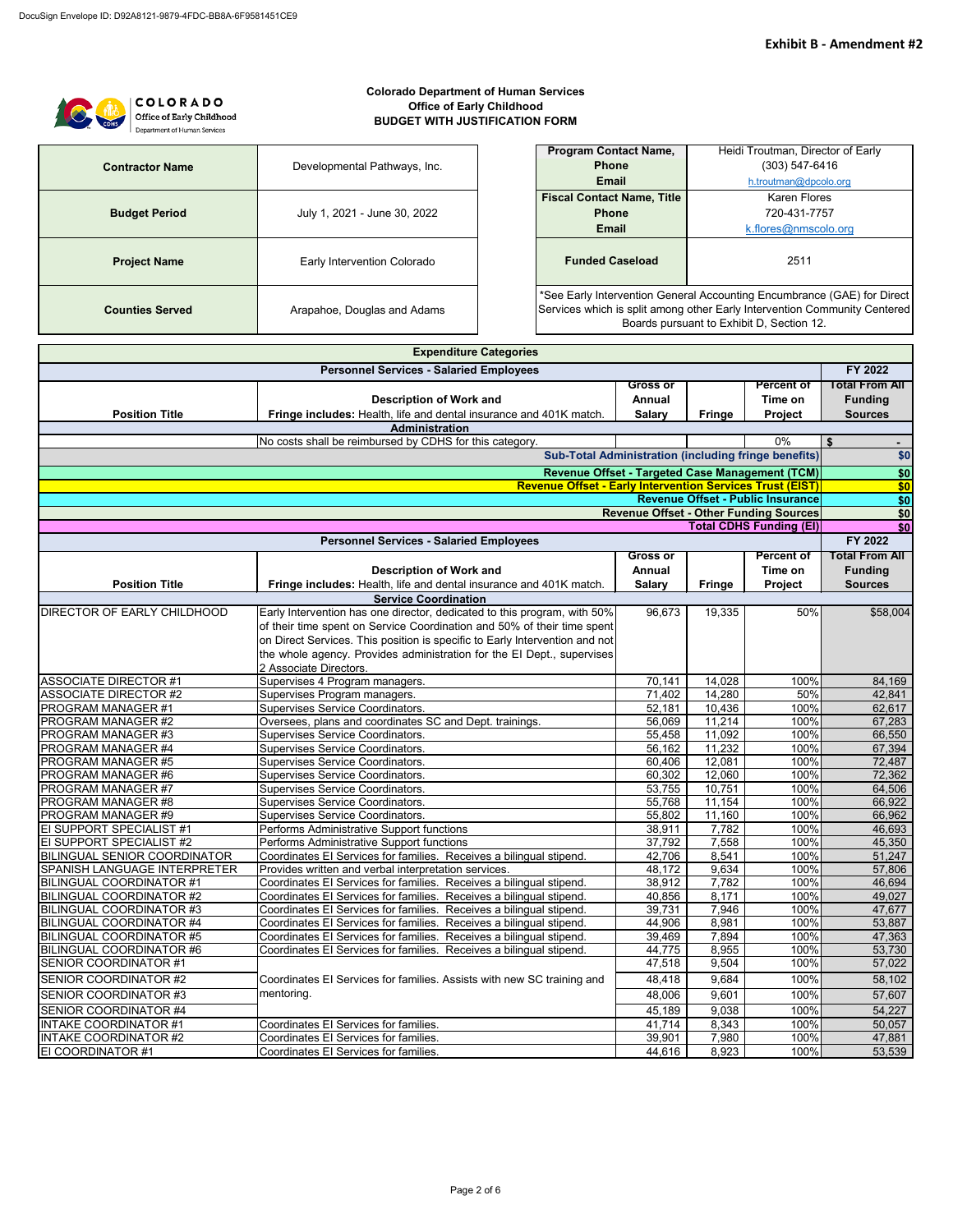|                                                                   | <b>Personnel Services - Salaried Employees</b>                              |                 |               |                   | FY 2022               |  |
|-------------------------------------------------------------------|-----------------------------------------------------------------------------|-----------------|---------------|-------------------|-----------------------|--|
|                                                                   |                                                                             | <b>Gross or</b> |               | Percent of        | <b>Total From All</b> |  |
|                                                                   | <b>Description of Work and</b>                                              | Annual          |               | Time on           | <b>Funding</b>        |  |
| <b>Position Title</b>                                             | Fringe includes: Health, life and dental insurance and 401K match.          | <b>Salary</b>   |               | Project           | <b>Sources</b>        |  |
|                                                                   | <b>Service Coordination</b>                                                 |                 | <b>Fringe</b> |                   |                       |  |
| EI COORDINATOR #2                                                 | Coordinates El Services for families.                                       | 39,528          | 7,906         | 100%              | \$47,434              |  |
| EI COORDINATOR #3                                                 | Coordinates El Services for families.                                       | 38,916          | 7,783         | 100%              | \$46,699              |  |
| EI COORDINATOR #4                                                 | Coordinates El Services for families.                                       | 22,570          | 4,514         | 100%              | \$27,084              |  |
| EI COORDINATOR #5                                                 | Coordinates El Services for families.                                       | 40,934          | 8,187         | 100%              | \$49,121              |  |
| EI COORDINATOR #6                                                 | Coordinates El Services for families.                                       | 39,359          | 7,872         | 100%              | \$47,231              |  |
| EI COORDINATOR #7                                                 | Coordinates El Services for families.                                       | 38,332          | 7,666         | 100%              | \$45,998              |  |
| EI COORDINATOR #8                                                 | Coordinates El Services for families.                                       | 36,776          | 7,355         | 100%              | \$44,131              |  |
| EI COORDINATOR #9                                                 | Coordinates El Services for families.                                       | 37,601          | 7,520         | 100%              | $\overline{$45,121}$  |  |
| EI COORDINATOR #10                                                | Coordinates El Services for families.                                       | 41,140          | 8,228         | 100%              | \$49,368              |  |
| EI COORDINATOR #11                                                | Coordinates El Services for families.                                       | 39,547          | 7,909         | 100%              | \$47,456              |  |
| EI COORDINATOR #12                                                | Coordinates El Services for families.                                       | 39,159          | 7,832         | 100%              | \$46,991              |  |
| EI COORDINATOR #13                                                | Coordinates El Services for families.                                       | 41,473          | 8,295         | 100%              | \$49,768              |  |
| EI COORDINATOR #14                                                | Coordinates El Services for families.                                       | 25,865          | 5,173         | 100%              | \$31,038              |  |
| EI COORDINATOR #15                                                | Coordinates El Services for families.                                       | 35,956          | 7,191         | 100%              | $\overline{$}43,147$  |  |
| EI COORDINATOR #16                                                | Coordinates El Services for families.                                       | 38,014          | 7,603         | 100%              | $\overline{$45,617}$  |  |
| EI COORDINATOR #17                                                | Coordinates El Services for families.                                       | 38,618          | 7,724         | 100%              | \$46,342              |  |
| EI COORDINATOR #18                                                | Coordinates El Services for families.                                       | 38,618          | 7,724         | 100%              | \$46,342              |  |
| EI COORDINATOR #19                                                | Coordinates El Services for families.                                       | 45,189          | 9,038         | 100%              | \$54,227              |  |
| EI COORDINATOR #20                                                | Coordinates El Services for families.                                       | 41,140          | 8,228         | 100%              | \$49,368              |  |
| EI COORDINATOR #21                                                | Coordinates El Services for families.                                       | 40,474          | 8,095         | 100%              | \$48,569              |  |
| EI COORDINATOR #22                                                | Coordinates El Services for families.                                       | 39,142          | 7,828         | 100%              | \$46,970              |  |
| EI COORDINATOR #23                                                | Coordinates El Services for families.                                       | 39,650          | 7,930         | 100%              | \$47,580              |  |
| EI COORDINATOR #24                                                | Coordinates El Services for families.                                       | 39,650          | 7,930         | 100%              | \$47,580              |  |
| EI COORDINATOR #25                                                | Coordinates El Services for families.                                       | 40,837          | 8,167         | 100%              | \$49,004              |  |
| EI COORDINATOR #26                                                | Coordinates El Services for families.                                       | 41,530          | 8,306         | 100%              | \$49,836              |  |
| EI COORDINATOR #27                                                | Coordinates El Services for families.                                       | 40,332          | 8,066         | 100%              | \$48,398              |  |
| EI COORDINATOR #28                                                | Coordinates El Services for families.                                       | 36,082          | 7,216         | 100%              | \$43,298              |  |
| EI COORDINATOR #29                                                | Coordinates El Services for families.                                       | 43,305          | 8,661         | 100%              | \$51,966              |  |
| EI COORDINATOR #30                                                | Coordinates El Services for families.                                       | 42,208          | 8,442         | 100%              | \$50,650              |  |
| EI COORDINATOR #31                                                | Coordinates El Services for families.                                       | 39,336          | 7,867         | 100%              | \$47,203              |  |
| EI COORDINATOR #32                                                | Coordinates El Services for families.                                       | 39,359          | 7,872         | 100%              | \$47,231              |  |
| EI COORDINATOR #33                                                | Coordinates El Services for families.                                       | 39,872          | 7,974         | 100%              | \$47,846              |  |
| EI COORDINATOR #34                                                | Coordinates El Services for families.                                       | 41,140          | 8,228         | 100%              | \$49,368              |  |
| EI COORDINATOR #35                                                | Coordinates El Services for families.                                       | 39,771          | 7,954         | 100%              | \$47,725              |  |
| EI COORDINATOR #36                                                | Coordinates El Services for families.                                       | 41,280          | 8,256         | 100%              | \$49,536              |  |
| EI COORDINATOR #37                                                | Coordinates El Services for families.                                       | 39,359          | 7,872         | 100%              | \$47,231              |  |
| EI COORDINATOR #38                                                | Coordinates El Services for families.                                       | 42,549          | 8,510         | 100%              | \$51,059              |  |
| EI COORDINATOR - TRUST #1                                         | Coordinates El Services for families.                                       | 49,388          | 9,878         | 100%              | \$59,266              |  |
| EI COORDINATOR - TRUST #2                                         | Coordinates El Services for families.                                       | 48,154          | 9,631         | 100%              | \$57,785              |  |
| EI COORDINATOR - TRUST #3                                         | Coordinates El Services for families.                                       | 49,988          | 9,998         | 100%              | \$59,986              |  |
| <b>PROGRAM ADMINISTRATOR #1</b>                                   | Performs Administrative Support functions.                                  | 39,526          | 7,905         | 100%              | \$47,431              |  |
| <b>PROGRAM ADMINISTRATOR #2</b>                                   | Coordinates El Services for families.                                       | 50,509          | 10,102        | 100%              | \$60,611              |  |
| <b>PROGRAM ADMINISTRATOR #3</b>                                   | Coordinates El Services for families.                                       | 45,005          | 9,001         | 100%              | \$54,006              |  |
| <b>PROGRAM MANAGER ASSISTANT</b>                                  | Coordinates El Services for families.                                       | 44,496          | 8,899         | 100%              | \$53,395              |  |
| <b>Sub-Total Service Coordination (including fringe benefits)</b> |                                                                             |                 |               |                   |                       |  |
| Revenue Offset - Targeted Case Management (TCM)                   |                                                                             |                 |               |                   |                       |  |
| <b>Revenue Offset - Early Intervention Services Trust (EIST)</b>  |                                                                             |                 |               |                   |                       |  |
| Revenue Offset - Public Insurance                                 |                                                                             |                 |               |                   |                       |  |
| <b>Revenue Offset - Other Funding Sources</b>                     |                                                                             |                 |               |                   |                       |  |
| <b>Total CDHS Funding (EI)</b><br>\$2,973,661                     |                                                                             |                 |               |                   |                       |  |
|                                                                   | <b>Personnel Services - Salaried Employees</b>                              |                 |               |                   | FY 2022               |  |
|                                                                   |                                                                             | <b>Gross or</b> |               | <b>Percent of</b> | <b>Total From All</b> |  |
|                                                                   | <b>Description of Work and</b>                                              | Annual          |               | Time on           | Funding               |  |
| <b>Position Title</b>                                             | Fringe includes: Health, life and dental insurance and 401K match.          | <b>Salary</b>   | <b>Fringe</b> | Project           | <b>Sources</b>        |  |
|                                                                   | <b>Direct Services</b>                                                      |                 |               |                   |                       |  |
| <b>DIRECTOR OF EARLY CHILDHOOD</b>                                | Early Intervention has one director, dedicated to this program, with 50%    | 96,673          | 19,335        | $50\%$ \$         | 58,004                |  |
|                                                                   | of their time spent on Service Coordination and 50% of their time spent     |                 |               |                   |                       |  |
|                                                                   | on Direct Services. This position is specific to Early Intervention and not |                 |               |                   |                       |  |
|                                                                   | the whole agency. Provides administration for the El Dept., supervises      |                 |               |                   |                       |  |
|                                                                   | 2 Associate Directors.                                                      |                 |               |                   |                       |  |
| ASSOCIATE DIRECTOR #2                                             | Supervises Program managers.                                                | 71,402          | 14,280        | $50\%$ \$         | 42,841                |  |
| <b>ASSOCIATE DIRECTOR #3</b>                                      | Supervises 5 Program managers.                                              | 74,523          | 14,905        | $100\%$ \$        | 89,428                |  |
| PROGRAM MANAGER - BILLING                                         | Oversees the El Dept. provider billing process.                             | 67,895          | 13,579        | $100\%$ \$        | 81,474                |  |
| <b>BEHAVIOR ANALYST</b>                                           | Performs Behavioral Intervention functions,                                 | 71,082          | 14,216        | $100\%$ \$        | 85,298                |  |
| <b>DIRECT SERVICE PROVIDER #1</b>                                 | Provides El Direct Therapy Services.                                        | 78,275          | 15,655        | 100% \$           | 93,930                |  |
| DIRECT SERVICE PROVIDER #2                                        | Provides El Direct Therapy Services.                                        | 69,184          | 13,837        | $100\%$ \$        | 83,021                |  |
| DIRECT SERVICE PROVIDER #3                                        | Provides El Direct Therapy Services.                                        | 65,452          | 13,090        | 100% \$           | 78,542                |  |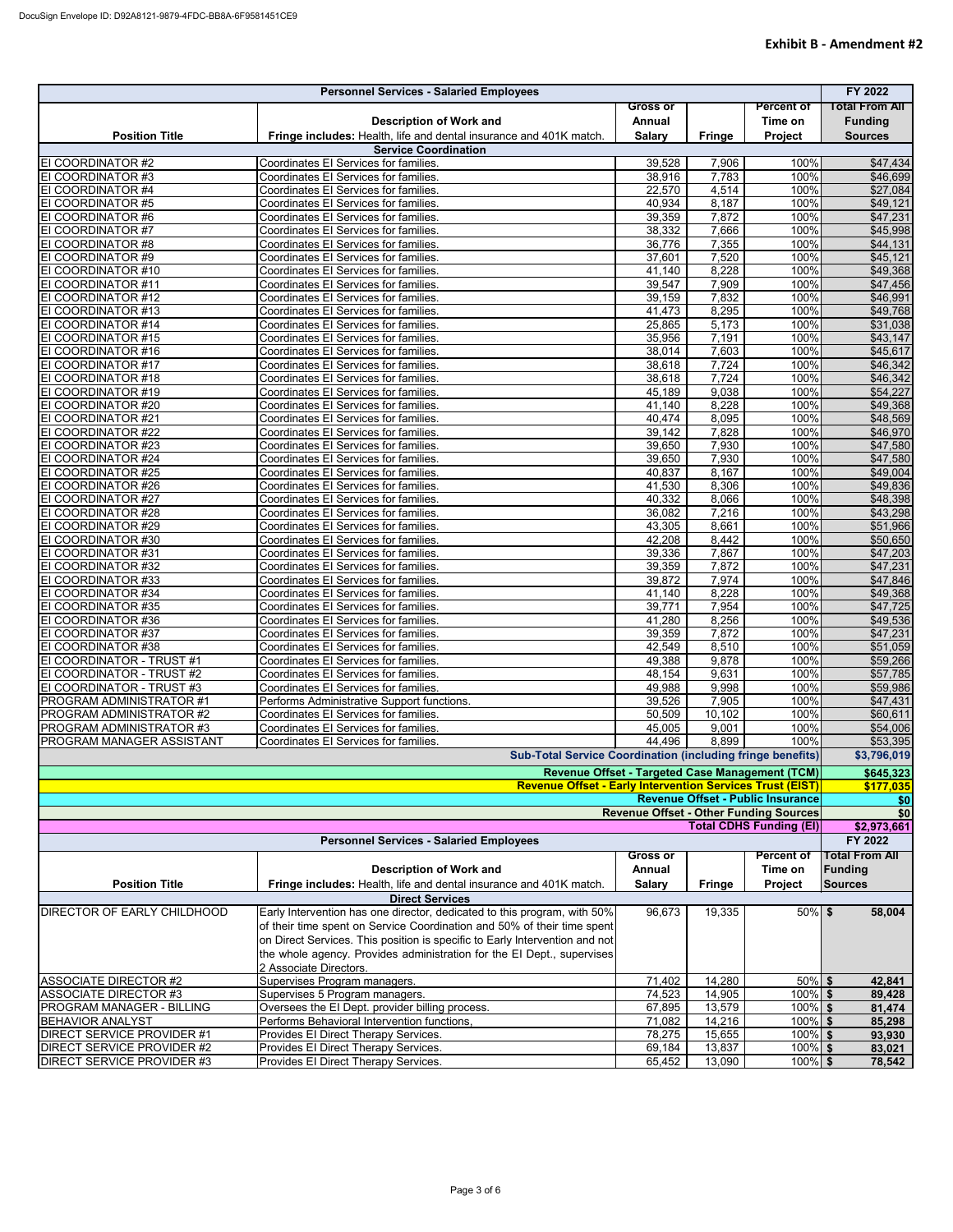| <b>Personnel Services - Salaried Employees</b>                                                                                                             |                                                                                                                 |                  |                  | FY 2022                                                                         |                        |
|------------------------------------------------------------------------------------------------------------------------------------------------------------|-----------------------------------------------------------------------------------------------------------------|------------------|------------------|---------------------------------------------------------------------------------|------------------------|
|                                                                                                                                                            |                                                                                                                 | <b>Gross or</b>  |                  | <b>Percent of</b>                                                               | <b>Total From All</b>  |
|                                                                                                                                                            | <b>Description of Work and</b>                                                                                  | Annual           |                  | Time on                                                                         | Funding                |
| <b>Position Title</b>                                                                                                                                      | Fringe includes: Health, life and dental insurance and 401K match.                                              | <b>Salary</b>    | <b>Fringe</b>    | <b>Project</b>                                                                  | <b>Sources</b>         |
|                                                                                                                                                            | <b>Direct Services</b>                                                                                          |                  |                  |                                                                                 |                        |
| <b>DIRECT SERVICE PROVIDER #4</b><br><b>DIRECT SERVICE PROVIDER #5</b>                                                                                     | Provides El Direct Therapy Services.<br>Provides El Direct Therapy Services.                                    | 64,597<br>68,595 | 12,919<br>13,719 | $100\%$ \$<br>100% \$                                                           | 77,516                 |
| DIRECT SERVICE PROVIDER #6                                                                                                                                 | Provides El Direct Therapy Services.                                                                            | 73,049           | 14,610           | $100\%$ \$                                                                      | 82,314<br>87,659       |
| <b>DIRECT SERVICE PROVIDER #7</b>                                                                                                                          | Provides El Direct Therapy Services.                                                                            | 38,289           | 7,658            | $100\%$ \$                                                                      | 45,947                 |
| <b>DIRECT SERVICE PROVIDER #8</b>                                                                                                                          | Provides El Direct Therapy Services.                                                                            | 53,270           | 10,654           | $100\%$ \$                                                                      | 63,924                 |
| <b>DIRECT SERVICE PROVIDER #9</b>                                                                                                                          | Provides El Direct Therapy Services.                                                                            | 45,507           | 9,101            | $100\%$ \$                                                                      | 54,608                 |
| DIRECT SERVICE PROVIDER #10                                                                                                                                | Provides El Direct Therapy Services.                                                                            | 72,394           | 14,479           | $100\%$ \$                                                                      | 86,873                 |
| <b>DIRECT SERVICE PROVIDER #11</b>                                                                                                                         | Provides El Direct Therapy Services.                                                                            | 37,491           | 7,498            | $100\%$ \$                                                                      | 44,989                 |
| <b>DIRECT SERVICE PROVIDER #12</b>                                                                                                                         | Provides El Direct Therapy Services.                                                                            | 66,193           | 13,239           | $100\%$ \$                                                                      | 79,432                 |
| <b>DIRECT SERVICE PROVIDER #13</b>                                                                                                                         | Provides El Direct Therapy Services.                                                                            | 63,125           | 12,625           | $100\%$ \$<br>$100\sqrt{5}$                                                     | 75,750                 |
| <b>DIRECT SERVICE PROVIDER #14</b><br><b>DIRECT SERVICE PROVIDER #15</b>                                                                                   | Provides El Direct Therapy Services.<br>Provides El Direct Therapy Services.                                    | 60,166<br>49,430 | 12,033<br>9,886  | $100\%$ \$                                                                      | 72,199<br>59,316       |
| PHYSICAL THERAPIST - Move to Full-                                                                                                                         | Provides El Direct Therapy Services.                                                                            | 6,000            | 1,200            | $100\%$ \$                                                                      | 7,200                  |
|                                                                                                                                                            |                                                                                                                 |                  |                  | <b>Sub-Total Direct Services (including fringe benefits)</b>                    | \$1,450,265            |
|                                                                                                                                                            |                                                                                                                 |                  |                  | Revenue Offset - Targeted Case Management (TCM)                                 | \$0                    |
|                                                                                                                                                            | <b>Revenue Offset - Early Intervention Services Trust (EIST)</b>                                                |                  |                  |                                                                                 | \$91,539               |
|                                                                                                                                                            |                                                                                                                 |                  |                  | <b>Revenue Offset - Public Insurance</b>                                        | \$7,800                |
|                                                                                                                                                            |                                                                                                                 |                  |                  | <b>Revenue Offset - Other Funding Sources</b>                                   | \$0                    |
|                                                                                                                                                            |                                                                                                                 |                  |                  | <b>Total CDHS Funding (EI)</b>                                                  | \$1,350,926            |
|                                                                                                                                                            | <b>Personnel Services Funding Summary</b>                                                                       |                  |                  |                                                                                 |                        |
|                                                                                                                                                            |                                                                                                                 |                  |                  | <b>Total Personnel Services (including fringe benefits)</b>                     | \$5,246,284            |
|                                                                                                                                                            |                                                                                                                 |                  |                  | Revenue Offset - Targeted Case Management (TCM)                                 | \$645,323              |
|                                                                                                                                                            | <b>Revenue Offset - Early Intervention Services Trust (EIST)</b>                                                |                  |                  |                                                                                 | \$268,574              |
|                                                                                                                                                            |                                                                                                                 |                  |                  | <b>Revenue Offset - Public Insurance</b>                                        | \$7,800                |
|                                                                                                                                                            |                                                                                                                 |                  |                  | <b>Revenue Offset - Other Funding Sources</b><br><b>Total CDHS Funding (EI)</b> | \$0                    |
|                                                                                                                                                            | Contractors/Consultants (payments to third parties or entities)                                                 |                  |                  |                                                                                 | \$4,324,587<br>FY 2022 |
|                                                                                                                                                            |                                                                                                                 |                  |                  |                                                                                 | <b>Total CDHS</b>      |
| Item                                                                                                                                                       | <b>Description of Item</b>                                                                                      |                  |                  |                                                                                 | <b>Funding (EI)</b>    |
|                                                                                                                                                            | No costs shall be reimbursed by CDHS for this category.                                                         |                  |                  |                                                                                 | \$0                    |
|                                                                                                                                                            |                                                                                                                 |                  |                  | <b>Total Contractors/Consultants</b>                                            | \$0                    |
| <b>Travel</b>                                                                                                                                              |                                                                                                                 |                  |                  |                                                                                 | FY 2022                |
|                                                                                                                                                            |                                                                                                                 |                  |                  |                                                                                 | <b>Total CDHS</b>      |
| Item<br><b>Description of Item</b>                                                                                                                         |                                                                                                                 |                  |                  |                                                                                 | <b>Funding (EI)</b>    |
| <b>Administration</b>                                                                                                                                      |                                                                                                                 |                  |                  |                                                                                 |                        |
| No costs shall be reimbursed by CDHS for this category.                                                                                                    |                                                                                                                 |                  |                  |                                                                                 | \$0                    |
| <b>Service Coordination</b><br>Mileage costs for off site meetings or training associated with the EI program<br>Mileage                                   |                                                                                                                 |                  |                  |                                                                                 | \$4,360                |
|                                                                                                                                                            | <b>Direct Services</b>                                                                                          |                  |                  |                                                                                 |                        |
| Mileage                                                                                                                                                    | Mileage costs for off site meetings or training associated with the EI program                                  |                  |                  |                                                                                 | \$31,600               |
|                                                                                                                                                            | <b>Supplies &amp; Operating Expenses</b>                                                                        |                  |                  | <b>Total Travel</b>                                                             | \$35,960<br>FY 2022    |
|                                                                                                                                                            |                                                                                                                 |                  |                  |                                                                                 | <b>Total CDHS</b>      |
| <b>Name</b>                                                                                                                                                | <b>Description of Item</b>                                                                                      |                  |                  |                                                                                 | <b>Funding (EI)</b>    |
|                                                                                                                                                            | Administration                                                                                                  |                  |                  |                                                                                 |                        |
|                                                                                                                                                            | No costs shall be reimbursed by CDHS for this category.                                                         |                  |                  |                                                                                 | \$0                    |
|                                                                                                                                                            | <b>Service Coordination</b>                                                                                     |                  |                  |                                                                                 |                        |
| <b>Staff Development and Training</b>                                                                                                                      | Staff development and training consists of required training and professional development classes, meals and    |                  |                  |                                                                                 | \$13,480               |
| meeting space for staff meetings. A small portion of the budget is for reasonable costs associated with staff                                              |                                                                                                                 |                  |                  |                                                                                 |                        |
|                                                                                                                                                            | morale and recognition, related to health and employee relations. For our organization, we budget \$5 per month |                  |                  |                                                                                 |                        |
|                                                                                                                                                            | per employee for items such as team building, birthday celebrations and snacks/refreshments at meetings.        |                  |                  |                                                                                 |                        |
| Depreciation is allocated by occupancy square footage for each program/department for the Inverness building.<br>Depreciation                              |                                                                                                                 |                  |                  |                                                                                 | \$48,369<br>\$1,821    |
| Insurance includes property coverage for our Inverness building and are allocated by occupancy square footage<br>Insurance<br>for each program/department. |                                                                                                                 |                  |                  |                                                                                 |                        |
| <b>Utilities</b><br>Utilities (gas, electric, water, sewer) for the Inverness building. Utilities are allocated by occupancy square                        |                                                                                                                 |                  |                  |                                                                                 | \$9,532                |
| footage for each program/department.                                                                                                                       |                                                                                                                 |                  |                  |                                                                                 |                        |
| Janitorial includes cleaning of building and office space, trash, grounds keeping, snow removal and pest control<br>Janitorial                             |                                                                                                                 |                  |                  |                                                                                 | \$9,431                |
| <b>Rent / External Lease</b><br>Rent/External Lease for Jewell building location (based on square footage)                                                 |                                                                                                                 |                  |                  |                                                                                 | \$58,582               |
| <b>Building Maintenance and Repairs</b>                                                                                                                    | Maintenance and Repairs are general repairs of the Inverness building. If there is a repair or maintenance      |                  |                  |                                                                                 | \$31,013               |
| expense directly associated with a department it is specifically identified and charged accordingly. General                                               |                                                                                                                 |                  |                  |                                                                                 |                        |
| repairs to the Inverness building are allocated by occupancy square footage for each program/department.                                                   |                                                                                                                 |                  |                  |                                                                                 |                        |
| Postage<br>Postage                                                                                                                                         |                                                                                                                 |                  |                  |                                                                                 | \$500                  |
| <b>Common Shared Supplies</b>                                                                                                                              | Common Shared Supplies (copy paper, pencils, pens, highlighters, folders and other commonly purchased office    |                  |                  |                                                                                 | \$1,722                |
| <b>External Printing Services</b>                                                                                                                          | <b>External Printing Services</b>                                                                               |                  |                  |                                                                                 | \$600                  |
| Telephone and Cell Phone                                                                                                                                   | Telephone (desk phones, internet connection). There are 65 employees in the Service Coordination department     |                  |                  |                                                                                 | \$61,753               |
|                                                                                                                                                            | with cellular service and wireless network data plans, which is required to be a mobile workforce.              |                  |                  |                                                                                 |                        |
| <b>Equipment Lease</b>                                                                                                                                     | Equipment Lease (copiers)                                                                                       |                  |                  |                                                                                 | \$1,500                |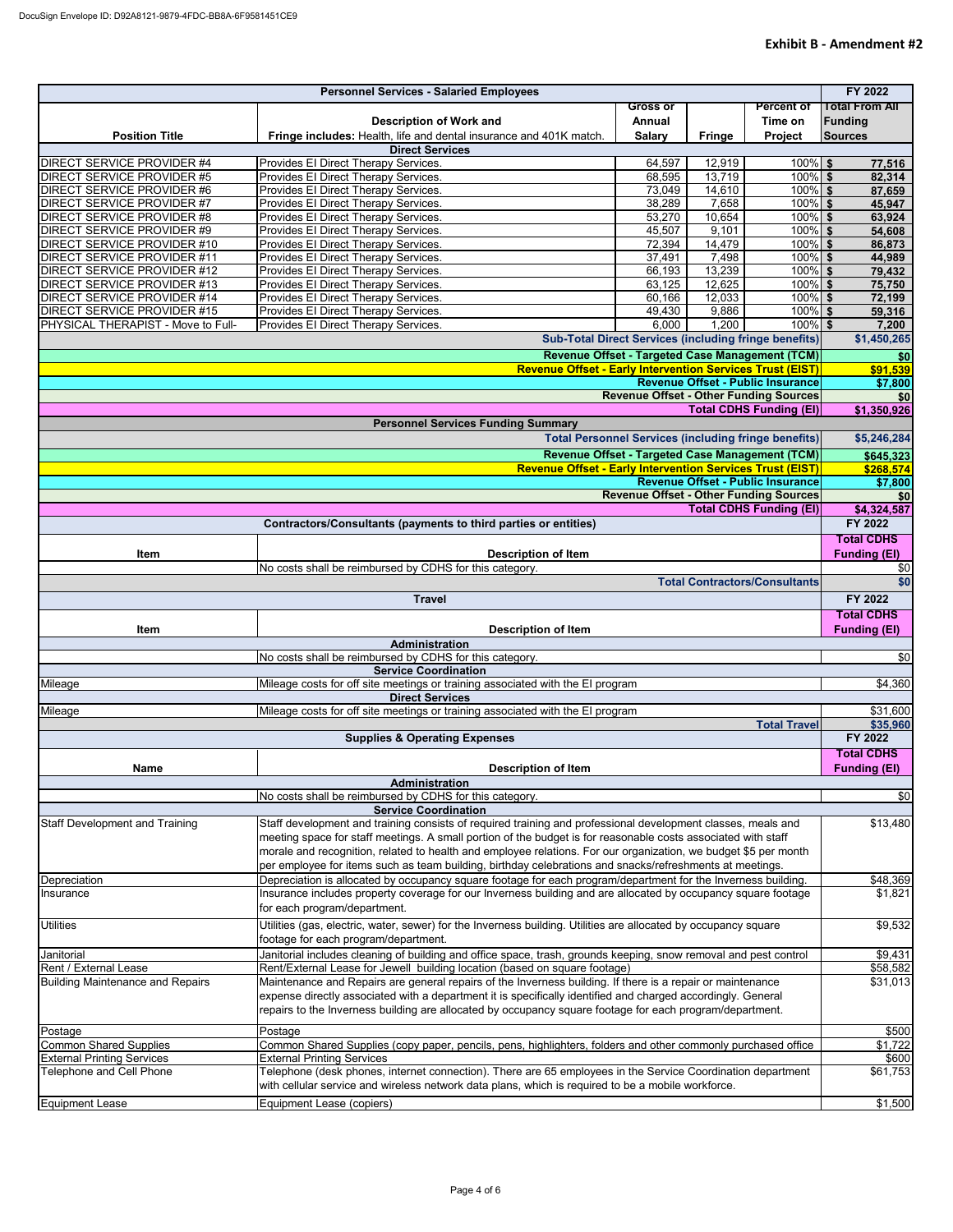|                                                                                                                     | <b>Supplies &amp; Operating Expenses</b>                                                                                                                        | FY 2022                |  |
|---------------------------------------------------------------------------------------------------------------------|-----------------------------------------------------------------------------------------------------------------------------------------------------------------|------------------------|--|
|                                                                                                                     |                                                                                                                                                                 | <b>Total CDHS</b>      |  |
| <b>Name</b>                                                                                                         | <b>Description of Item</b>                                                                                                                                      | <b>Funding (EI)</b>    |  |
|                                                                                                                     | <b>Service Coordination</b><br>Equipment and Furniture, not Capitalized                                                                                         | \$1,400                |  |
| <b>Equipment and Furniture</b><br>Computer Maintenance                                                              | Computer maintenance and IT support                                                                                                                             | \$2,660                |  |
| <b>Computer Equipment</b>                                                                                           | Computer equipment, not capitalized (monitors, mouse, keyboards); these are based on actuals, are purchased                                                     | \$123,700              |  |
|                                                                                                                     | <b>Direct Services</b>                                                                                                                                          |                        |  |
| <b>Staff Development and Training</b>                                                                               | Staff development and training consists of required training and professional development classes, meals and                                                    | $\overline{$}7,550$    |  |
|                                                                                                                     | meeting space for staff meetings. A small portion of the budget is for reasonable costs associated with staff                                                   |                        |  |
|                                                                                                                     | morale and recognition, related to health and employee relations. For our organization, we budget \$5 per month                                                 |                        |  |
|                                                                                                                     | per employee for items such as team building, birthday celebrations and snacks/refreshments at meetings.                                                        |                        |  |
| Depreciation                                                                                                        | Depreciation is allocated by occupancy square footage for each program/department for the Inverness building.                                                   | \$27,213               |  |
| Insurance                                                                                                           | Insurance includes property coverage for our Inverness building and are allocated by occupancy square footage                                                   | \$3,780                |  |
|                                                                                                                     | for each program/department.                                                                                                                                    |                        |  |
| <b>Utilities</b>                                                                                                    | Utilities (gas, electric, water, sewer) for the Inverness and Mississippi buildings. Utilities are allocated by                                                 | \$3,800                |  |
|                                                                                                                     | occupancy square footage for each program/department.                                                                                                           |                        |  |
| Janitorial                                                                                                          | Janitorial includes cleaning of building and office space, trash, grounds keeping, snow removal and pest control                                                | \$7,300                |  |
| <b>Building Maintenance and Repairs</b>                                                                             | Maintenance and Repairs are general repairs of the Inverness and Mississippi buildings. If there is a repair or                                                 | \$8,672                |  |
|                                                                                                                     | maintenance expense directly associated with a department it is specifically identified and charged accordingly.                                                |                        |  |
|                                                                                                                     | General repairs to the Inverness and Mississippi buildings are allocated by occupancy square footage for each                                                   |                        |  |
| Postage                                                                                                             | Postage                                                                                                                                                         | \$2,100                |  |
| <b>Common Shared Supplies</b>                                                                                       | Common Shared Supplies (copy paper, pencils, pens, highlighters, folders and other commonly purchased office                                                    | \$3,300                |  |
| <b>External Printing Services</b>                                                                                   | <b>External Printing Services</b>                                                                                                                               | \$1,300                |  |
| Telephone and Cell Phone                                                                                            | Telephone (desk phones, internet connection). There are 20 employees in the Direct Service department with                                                      | \$15,000               |  |
|                                                                                                                     | cellular service. This equates to \$62.50 per month per employee.                                                                                               |                        |  |
|                                                                                                                     | Equipment Lease (copiers)                                                                                                                                       | \$5,200                |  |
| <b>Equipment Lease</b><br><b>Equipment and Furniture</b>                                                            | Equipment and Furniture, not Capitalized                                                                                                                        | \$600                  |  |
| <b>Computer Maintenance</b>                                                                                         | Computer maintenance and IT support                                                                                                                             | \$3,200                |  |
| <b>Computer Equipment</b>                                                                                           | Computer equipment, not capitalized (monitors, mouse, keyboards); these are based on actuals, are purchased                                                     | \$40,800               |  |
|                                                                                                                     | <b>Total Supplies &amp; Operating</b>                                                                                                                           | \$495,878              |  |
|                                                                                                                     | <b>Total Direct Costs Funding Summary</b>                                                                                                                       |                        |  |
|                                                                                                                     | <b>TOTAL DIRECT COSTS</b>                                                                                                                                       | \$5,778,122            |  |
|                                                                                                                     | <b>Revenue Offset - Targeted Case Management (TCM)</b>                                                                                                          | \$645,323              |  |
|                                                                                                                     | <b>Revenue Offset - Early Intervention Services Trust (EIST)</b>                                                                                                | \$268,574              |  |
|                                                                                                                     | <b>Revenue Offset - Public Insurance</b>                                                                                                                        | \$7,800                |  |
|                                                                                                                     | <b>Revenue Offset - Other Funding Sources</b>                                                                                                                   | \$0                    |  |
|                                                                                                                     | <b>Total CDHS Funding (EI)</b>                                                                                                                                  | \$4,856,425            |  |
|                                                                                                                     | <b>Modified Total Direct Costs Funding Summary</b>                                                                                                              |                        |  |
|                                                                                                                     | <b>MODIFIED TOTAL DIRECT COSTS (MTDC)</b>                                                                                                                       | \$5,719,540            |  |
|                                                                                                                     | Uniform Guidance § 200.68 - MTDC means all direct salaries and wages, applicable fringe benefits, materials and supplies, services, travel, and up to the first |                        |  |
|                                                                                                                     | \$25,000 of each subaward. MTDC excludes equipment, capital expenditures, charges for patient care, rental costs, tuition remission, scholarships and           |                        |  |
|                                                                                                                     | fellowships, participant support costs and the portion of each subaward in excess of \$25,000.                                                                  |                        |  |
|                                                                                                                     | <b>RENT REMOVED</b>                                                                                                                                             |                        |  |
|                                                                                                                     | Revenue Offset - Targeted Case Management (TCM)                                                                                                                 | \$645,323              |  |
|                                                                                                                     | <b>Revenue Offset - Early Intervention Services Trust (EIST)</b>                                                                                                | \$268,574              |  |
|                                                                                                                     | Revenue Offset - Public Insurance                                                                                                                               | \$7,800                |  |
|                                                                                                                     | <b>Revenue Offset - Other Funding Sources</b><br><b>Total CDHS Funding (EI)</b>                                                                                 | \$0<br>\$4,797,843     |  |
| <b>Indirect Costs</b>                                                                                               |                                                                                                                                                                 |                        |  |
| [not to exceed 10% unless Negotiated Federal Indirect Cost rate or Negotiated State Indirect Cost rate is attached] |                                                                                                                                                                 |                        |  |
|                                                                                                                     |                                                                                                                                                                 |                        |  |
|                                                                                                                     |                                                                                                                                                                 | <b>Total CDHS</b>      |  |
| Item                                                                                                                | <b>Description of Item</b>                                                                                                                                      | <b>Funding (EI)</b>    |  |
| Indirect Rate                                                                                                       | 10% de minimis rate elected by the agency for reimbursement<br><b>Total Indirect</b>                                                                            | \$479,784<br>\$479,784 |  |
|                                                                                                                     | <b>Total Contract Funding Summary</b>                                                                                                                           |                        |  |
|                                                                                                                     | <b>TOTAL</b>                                                                                                                                                    | \$6,257,906            |  |
|                                                                                                                     | Revenue Offset - Targeted Case Management (TCM)                                                                                                                 | \$645,323              |  |
|                                                                                                                     | <b>Revenue Offset - Early Intervention Services Trust (EIST)</b>                                                                                                | \$268,574              |  |
|                                                                                                                     | <b>Revenue Offset - Public Insurance</b>                                                                                                                        | \$7,800                |  |
|                                                                                                                     | <b>Revenue Offset - Other Funding Sources</b>                                                                                                                   | \$0                    |  |
|                                                                                                                     | <b>Total CDHS Funding (EI)</b>                                                                                                                                  | \$5,336,209            |  |

**\*Figures are rounded using basic accounting standards. (0.00-0.49 = 0; 0.50-0.99 = 1.0)**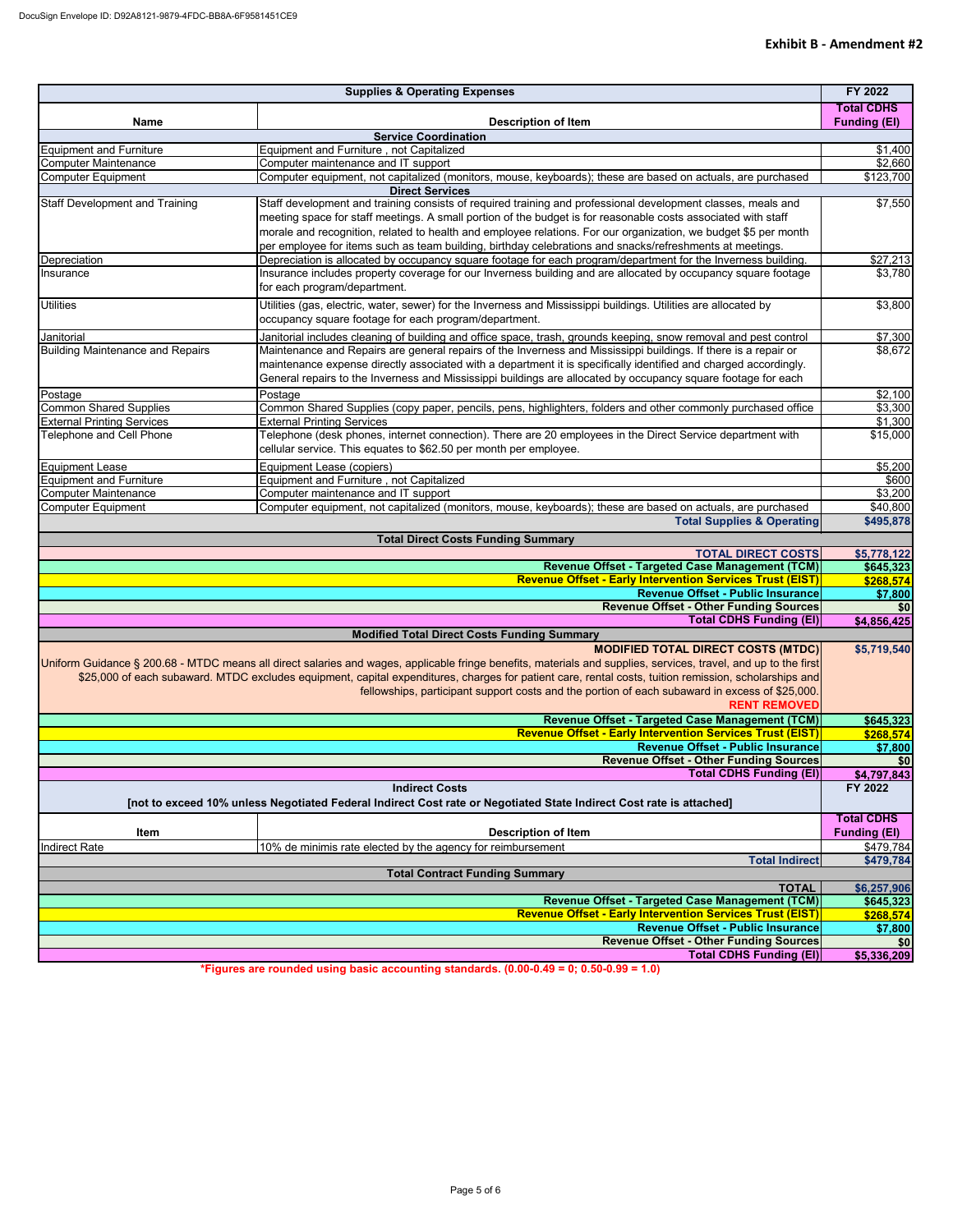|                                                                                                                                        | <b>Colorado Department of Human Services</b><br><b>COLORADO</b><br><b>Office of Early Childhood</b><br>Office of Early Childhood<br><b>BUDGET WITH JUSTIFICATION FORM</b> |                                                                  |                                           |                                |                                |                                                                                                                                                      |  |
|----------------------------------------------------------------------------------------------------------------------------------------|---------------------------------------------------------------------------------------------------------------------------------------------------------------------------|------------------------------------------------------------------|-------------------------------------------|--------------------------------|--------------------------------|------------------------------------------------------------------------------------------------------------------------------------------------------|--|
|                                                                                                                                        | Department of Human Services                                                                                                                                              |                                                                  |                                           |                                |                                |                                                                                                                                                      |  |
| <b>Contractor Name</b>                                                                                                                 | Developmental Pathways, Inc.                                                                                                                                              | <b>Program Contact Name, Title</b><br><b>Phone</b>               |                                           |                                |                                | Heidi Troutman, Director of Early<br>$(303) 547 - 6416$                                                                                              |  |
|                                                                                                                                        |                                                                                                                                                                           | <b>Email</b>                                                     |                                           |                                |                                | h.troutman@dpcolo.org                                                                                                                                |  |
|                                                                                                                                        |                                                                                                                                                                           | <b>Fiscal Contact Name, Title</b>                                |                                           |                                |                                | <b>Karen Flores</b><br>720-431-7757                                                                                                                  |  |
|                                                                                                                                        | <b>Budget Period</b><br>July 1, 2021 - June 30, 2022<br><b>Phone</b><br><b>Email</b>                                                                                      |                                                                  |                                           |                                |                                | k.flores@nmscolo.org                                                                                                                                 |  |
|                                                                                                                                        |                                                                                                                                                                           |                                                                  |                                           |                                |                                |                                                                                                                                                      |  |
| <b>Project Name</b>                                                                                                                    | Early Intervention Colorado                                                                                                                                               | <b>Funded Caseload</b>                                           |                                           |                                |                                | 2511                                                                                                                                                 |  |
| <b>Counties Served</b>                                                                                                                 | Arapahoe, Douglas and Adams                                                                                                                                               |                                                                  | Boards pursuant to Exhibit D, Section 12. |                                |                                | *See Early Intervention General Accounting Encumbrance (GAE) for Direct<br>Services which is split among other Early Intervention Community Centered |  |
|                                                                                                                                        | <b>Expenditure Categories</b>                                                                                                                                             |                                                                  |                                           |                                |                                |                                                                                                                                                      |  |
|                                                                                                                                        | <b>Personnel Services - Salaried Employees</b>                                                                                                                            |                                                                  |                                           |                                |                                | <b>Original FY 2022</b>                                                                                                                              |  |
|                                                                                                                                        | Description of Work and Fringe Benefits include: health insurance, dental                                                                                                 |                                                                  |                                           |                                | Percent                        |                                                                                                                                                      |  |
|                                                                                                                                        | insurance, Federal Insurance Contribution Act (FICA), State Unemployment Insurance, life                                                                                  |                                                                  | <b>Gross or</b>                           |                                | of Time                        |                                                                                                                                                      |  |
|                                                                                                                                        | insurance, Workman's Compensation Insurance, retirement, Long Term Disability, Short                                                                                      |                                                                  | Annual                                    |                                | on                             | <b>Total From All Funding</b>                                                                                                                        |  |
| <b>Position Title</b>                                                                                                                  | Term Disability and vision.                                                                                                                                               |                                                                  | <b>Salary</b>                             | <b>Fringe</b>                  | Project                        | <b>Sources</b>                                                                                                                                       |  |
|                                                                                                                                        | <b>Evaluation</b>                                                                                                                                                         |                                                                  |                                           |                                |                                |                                                                                                                                                      |  |
| EI EVALUATOR #1                                                                                                                        | <b>Provides EI Evalulations</b>                                                                                                                                           |                                                                  | \$22,052                                  | \$4,410                        | $100\%$ \$                     | 26,462                                                                                                                                               |  |
| EI EVALUATOR #2                                                                                                                        | <b>Provides EI Evalulations</b>                                                                                                                                           |                                                                  | \$22,052                                  | \$4,410                        | $100\%$ \$                     | 26,462                                                                                                                                               |  |
| EI EVALUATOR #3                                                                                                                        | <b>Provides EI Evalulations</b>                                                                                                                                           |                                                                  | \$22,052                                  | \$4,410                        | $100\%$ \$                     | 26,462                                                                                                                                               |  |
| EI EVALUATOR #4                                                                                                                        | <b>Provides EI Evalulations</b>                                                                                                                                           |                                                                  | \$22,052                                  | \$4,410                        | $100\%$ \$                     | 26,462                                                                                                                                               |  |
| EI EVALUATOR #5                                                                                                                        | <b>Provides EI Evalulations</b>                                                                                                                                           |                                                                  | \$22,052                                  | \$4,410                        | $100\%$ \$                     | 26,462                                                                                                                                               |  |
| EI EVALUATOR                                                                                                                           | $100\%$ \$<br><b>Oversees EI Evalulators</b><br>\$19,053<br>\$3,811                                                                                                       |                                                                  |                                           |                                |                                |                                                                                                                                                      |  |
| <b>SUPERVISOR</b>                                                                                                                      |                                                                                                                                                                           |                                                                  |                                           |                                |                                | 22,864                                                                                                                                               |  |
| <b>Total Personnel Services - Salaried Employees</b>                                                                                   |                                                                                                                                                                           |                                                                  |                                           |                                |                                | \$155,174                                                                                                                                            |  |
|                                                                                                                                        |                                                                                                                                                                           |                                                                  |                                           |                                |                                |                                                                                                                                                      |  |
| Revenue Offset - Targeted Case Management (TCM)                                                                                        |                                                                                                                                                                           |                                                                  |                                           |                                |                                | \$0                                                                                                                                                  |  |
| <b>Revenue Offset - Early Intervention Services Trust (EIST)</b>                                                                       |                                                                                                                                                                           |                                                                  |                                           |                                |                                | \$0                                                                                                                                                  |  |
|                                                                                                                                        |                                                                                                                                                                           |                                                                  | <b>Revenue Offset - Public Insurance</b>  |                                |                                | $\overline{\$0}$                                                                                                                                     |  |
|                                                                                                                                        |                                                                                                                                                                           | <b>Revenue Offset - Other Funding Sources</b>                    |                                           |                                |                                | \$0                                                                                                                                                  |  |
|                                                                                                                                        |                                                                                                                                                                           |                                                                  |                                           | <b>Total CDHS Funding (EI)</b> |                                | \$155,174                                                                                                                                            |  |
|                                                                                                                                        | <b>Total Direct Costs Funding Summary</b>                                                                                                                                 |                                                                  |                                           |                                |                                |                                                                                                                                                      |  |
|                                                                                                                                        |                                                                                                                                                                           |                                                                  |                                           | <b>TOTAL DIRECT COSTS</b>      |                                | \$155,174                                                                                                                                            |  |
|                                                                                                                                        |                                                                                                                                                                           | Revenue Offset - Targeted Case Management (TCM)                  |                                           |                                |                                | \$0                                                                                                                                                  |  |
|                                                                                                                                        |                                                                                                                                                                           | <b>Revenue Offset - Early Intervention Services Trust (EIST)</b> | <b>Revenue Offset - Public Insurance</b>  |                                |                                | \$0                                                                                                                                                  |  |
|                                                                                                                                        |                                                                                                                                                                           | <b>Revenue Offset - Other Funding Sources</b>                    |                                           |                                |                                | \$0                                                                                                                                                  |  |
|                                                                                                                                        |                                                                                                                                                                           |                                                                  |                                           |                                |                                | \$0<br>\$155,174                                                                                                                                     |  |
| <b>Total CDHS Funding (EI)</b><br><b>Modified Total Direct Costs Funding Summary</b>                                                   |                                                                                                                                                                           |                                                                  |                                           |                                |                                |                                                                                                                                                      |  |
| <b>MODIFIED TOTAL DIRECT COSTS (MTDC)</b>                                                                                              |                                                                                                                                                                           |                                                                  |                                           |                                |                                | \$155,174                                                                                                                                            |  |
| Uniform Guidance § 200.68 - MTDC means all direct salaries and wages, applicable fringe benefits, materials and supplies, services,    |                                                                                                                                                                           |                                                                  |                                           |                                |                                |                                                                                                                                                      |  |
| travel, and up to the first \$25,000 of each subaward. MTDC excludes equipment, capital expenditures, charges for patient care, rental |                                                                                                                                                                           |                                                                  |                                           |                                |                                |                                                                                                                                                      |  |
| costs, tuition remission, scholarships and fellowships, participant support costs and the portion of each subaward in excess of        |                                                                                                                                                                           |                                                                  |                                           |                                |                                |                                                                                                                                                      |  |
| <b>Revenue Offset - Targeted Case Management (TCM)</b>                                                                                 |                                                                                                                                                                           |                                                                  |                                           |                                |                                | \$0                                                                                                                                                  |  |
| <b>Revenue Offset - Early Intervention Services Trust (EIST)</b>                                                                       |                                                                                                                                                                           |                                                                  |                                           |                                |                                | \$0                                                                                                                                                  |  |
| <b>Revenue Offset - Public Insurance</b>                                                                                               |                                                                                                                                                                           |                                                                  |                                           |                                |                                | \$0                                                                                                                                                  |  |
| <b>Revenue Offset - Other Funding Sources</b>                                                                                          |                                                                                                                                                                           |                                                                  |                                           |                                |                                | $\overline{$}$                                                                                                                                       |  |
| <b>Total CDHS Funding (EI)</b>                                                                                                         |                                                                                                                                                                           |                                                                  |                                           |                                |                                | \$155,174                                                                                                                                            |  |
| <b>Indirect Costs</b>                                                                                                                  |                                                                                                                                                                           |                                                                  |                                           |                                |                                | FY 2022                                                                                                                                              |  |
| <b>Description of Item</b><br>Item                                                                                                     |                                                                                                                                                                           |                                                                  |                                           |                                |                                | <b>Total CDHS Funding</b>                                                                                                                            |  |
| 10% de minimis rate elected by the agency for reimbursement<br><b>Indirect Rate</b>                                                    |                                                                                                                                                                           |                                                                  |                                           |                                |                                | \$15,517                                                                                                                                             |  |
| <b>Total Indirect</b>                                                                                                                  |                                                                                                                                                                           |                                                                  |                                           |                                | \$15,517                       |                                                                                                                                                      |  |
| <b>Total Contract Funding Summary</b>                                                                                                  |                                                                                                                                                                           |                                                                  |                                           |                                |                                |                                                                                                                                                      |  |
|                                                                                                                                        |                                                                                                                                                                           |                                                                  |                                           | <b>TOTAL</b>                   | \$170,691                      |                                                                                                                                                      |  |
|                                                                                                                                        |                                                                                                                                                                           | Revenue Offset - Targeted Case Management (TCM)                  |                                           |                                |                                | \$0                                                                                                                                                  |  |
|                                                                                                                                        |                                                                                                                                                                           | <b>Revenue Offset - Early Intervention Services Trust (EIST)</b> |                                           |                                |                                | \$0                                                                                                                                                  |  |
|                                                                                                                                        |                                                                                                                                                                           |                                                                  | <b>Revenue Offset - Public Insurance</b>  |                                |                                | $\overline{\$0}$                                                                                                                                     |  |
|                                                                                                                                        |                                                                                                                                                                           | <b>Revenue Offset - Other Funding Sources</b>                    |                                           |                                |                                |                                                                                                                                                      |  |
|                                                                                                                                        |                                                                                                                                                                           |                                                                  |                                           |                                |                                | \$0                                                                                                                                                  |  |
|                                                                                                                                        |                                                                                                                                                                           |                                                                  |                                           |                                | <b>Total CDHS Funding (EI)</b> | \$170,691                                                                                                                                            |  |

**\*Figures are rounded using basic accounting standards. (0.00-0.49 = 0; 0.50-0.99 = 1.0)**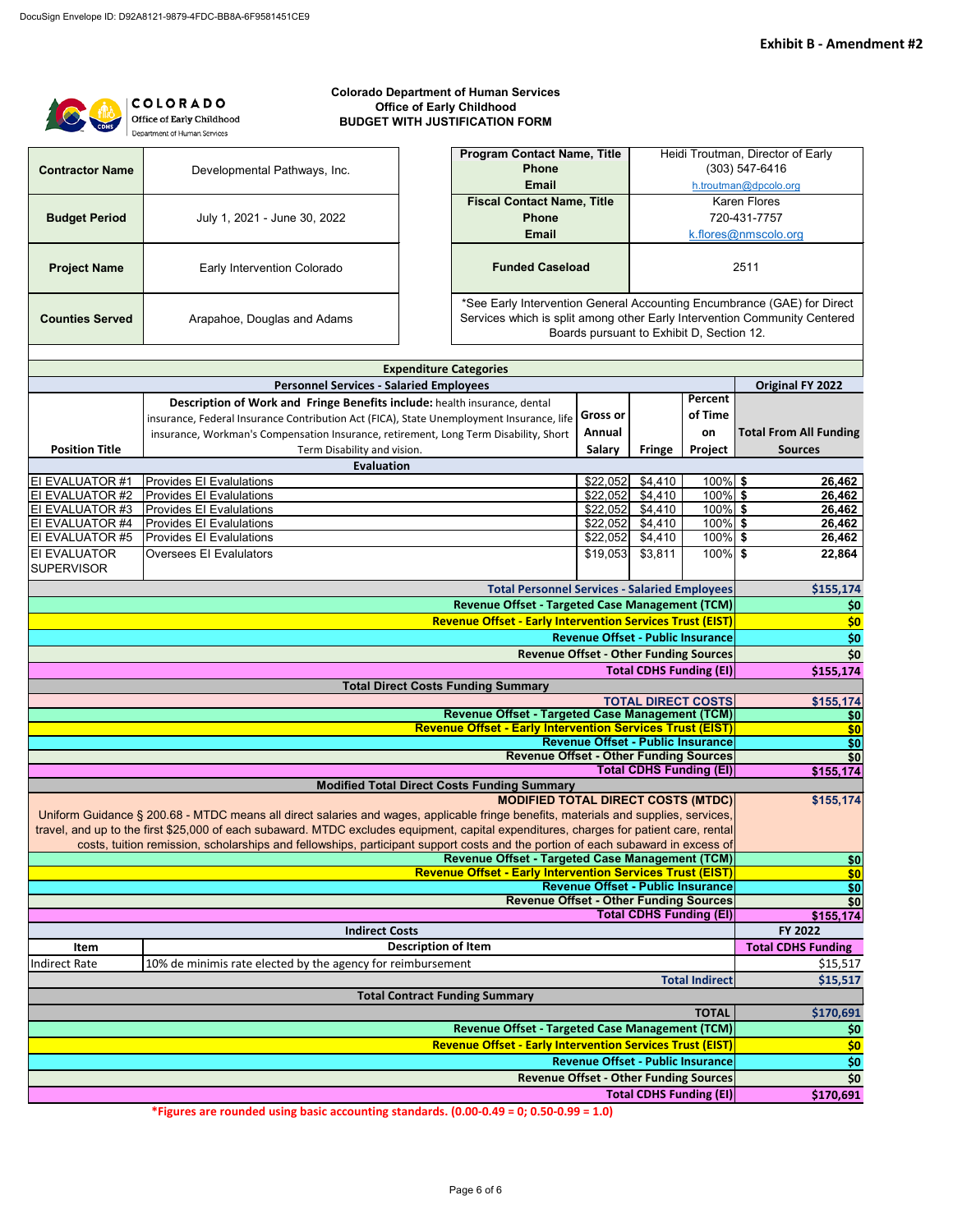# **ADDITIONAL PROVISIONS**

# **1. SERVICE PROVISIONS**

The Contractor shall provide the services according to the plans submitted in the "Statement of Work", attached and incorporated herein by this reference as **EXHIBIT A**. In all cases, the descriptions, plans, timetables, tasks, duties, and responsibilities of the Contractor as described in the Statement of Work, shall be adhered to in the performance of the requirements of this contract. In the event of a conflict, the terms and conditions of this contract shall control over the Statement of Work. Any significant changes to the Statement of Work (SOW) require an amendment to the contract.

# **2. GOALS AND OBJECTIVES**

The Contractor shall be responsible for the achievement of any goals and objectives as specified within the Statement of Work (**EXHIBIT A**) of this contract unless written notice of any modifications are furnished by the State to the Contractor allowing adequate time for compliance during the term of this contract.

# **3. COPY OF SUBCONTRACT**

The Contractor shall provide to the State a copy of any executed subcontract between the Contractor and any provider of services to fulfill any requirements of this contract. Subcontracts shall be emailed to the Contract Representative upon execution.

#### **4. PAYMENT**

In consideration of the provision of services and reporting and subject to all payment and price provisions and further subject to verification by the State of full and satisfactory compliance with the terms of this contract, the State shall pay to the Contractor an amount not to exceed the amount specified in the Budget (**EXHIBIT B**), of this contract.

- A. The Contractor shall submit requests for payment to CDHS OEC Invoicing@state.co.us no less than monthly on forms prescribed and provided by the State.
- **B.** Payment shall be made on a cost reimbursement basis for services rendered.
- **C.** It is understood any vacancy savings in the personnel category and/or any savings in any other category shall require written approval from the State prior to any redistribution of any savings by the Contractor. ANY COST SAVINGS THAT ARE REDISTRIBUTED BY CONTRACTOR WITHOUT WRITTEN APPROVAL SHALL NOT BE REIMBURSED BY THE STATE.
- **D.** IT IS UNDERSTOOD ANY COSTS THAT EXCEED THE CONTRACTED AMOUNT SHALL NOT BE PAID BY CDHS. If Contractor has a legitimate need for additional funds, the Contractor shall request additional funds from the CDHS 60 days prior to projected depletion of contracted funds. CDHS shall review each request and notify Contractor in writing of approval or denial. Approval of additional funds shall require an official modification to the Contract by Amendment or Option Letter.
- **E.** Timely Invoicing Invoices shall be submitted no later than 30 days following the last day of the month. End of State Fiscal Year invoices are on a compressed timeframe. Invoices for all services provided prior to June 30th shall be invoiced by July 5th. Contractors who are unable to provide the invoice by July 5th shall notify the state of the amount to be booked as accounts payable by July 13th by sending an email to CDHS\_OEC\_Invoicing@state.co.us. Final invoices for services prior to June 30th shall be submitted by September 14th. Invoices received after September 14th may not be paid.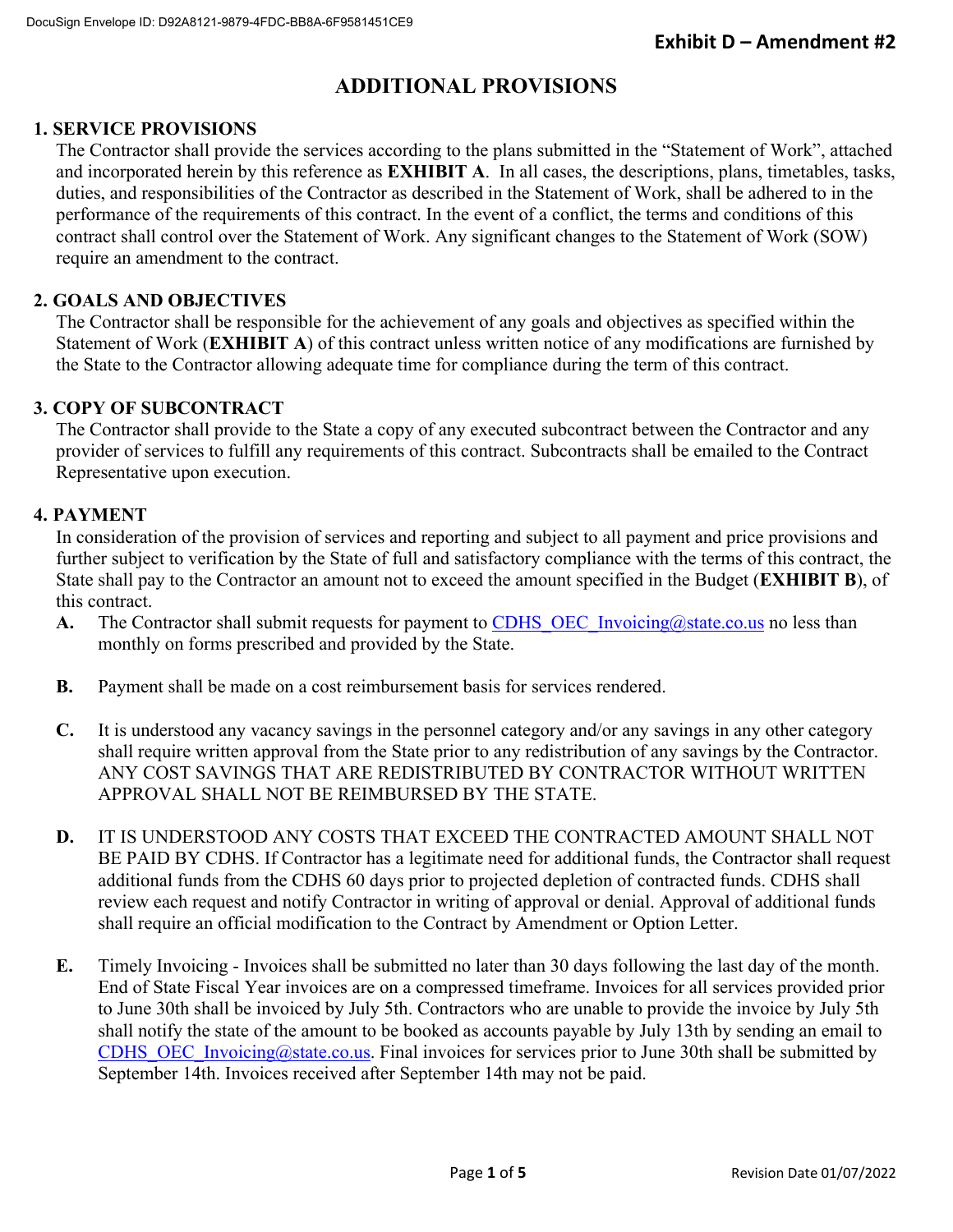- **F.** The Contractor shall maintain source documentation to support all payment requested pursuant to this contract. All source documentation shall be provided to the State by the Contractor upon request.
- **G.** It is understood that the State reserves the right to offset funds pursuant to this contract based on the discovery of overpayment or improper use of funds by the Contractor. Overpayment or improper use of funds is interpreted to apply to specific terms of prior year contracts, and includes without limitation requirements of the Generally Accepted Accounting Principles (GAAP) issued by the American Institute of Certified Public Accountants, and applicable sections of the Colorado Revised Statutes.
- **H.** At no time will CDHS have the expectation that services be delivered without reimbursement.
- **I.** All services shall be billed to the appropriate funding sources, including Medicaid. If a hard denial is received, CDHS will be the payer of last resort.
- **J.** The State shall review monthly invoices throughout the fiscal year. If, after a number of months, the State determines the Contractor is not needing/using the funding allocated for the Contractor's work in the Contract, the State shall remove these funds from the contract budget by Option Letter for a proportional reduction of services with prior written notification to the Contractor.

# **5. PARTICIPATION**

The Contractor representative(s) is required to participate in any Office of Early Childhood sponsored meetings related to this contract.

#### **6. SUPPLANTING**

Payments made to the Contractor under this contract will supplement and not supplant other state, local or federal expenditures for services associated with this contract.

#### **7. BUDGET CHANGES**

Contractor may request in writing adjustments to the direct costs in the current year budget **(EXHIBIT B)** not to exceed 10% of the total budget. Requests shall be made in the form of a written budget revision request to the appropriate program staff. Written approval for the budget revision shall be required prior to any changes to the budget related to the budget revision request. The total dollar amount of the contract budget cannot be changed as a result of the budget revision request. Budget adjustment requests over 10%, adding new expense lines, and/or changes to the total dollar amount of the budget require a formal amendment. No adjustments to the Indirect Costs portion of the budget are allowable without a formal amendment.

Contractor may request in writing up to a 5% increase to the "Gross or Annual Salary" of an individual employee if a position currently listed in the contract becomes vacant and the new incoming employee will be hired at a higher or lower salary. No increase within the salary range is authorized without prior written approval from CDHS. Adding additional staff requires an amendment to the contract. Vacancy savings cannot be used to change salary amounts for existing personnel without an amendment. Any change to personnel requires prior written approval from CDHS staff. This process will never change the Contract Maximum Amount. Contractor must use available unused funds from either vacancy savings or another category within the contract. The revision request may not at any time compromise the integrity of the funded program as determined by CDHS program staff.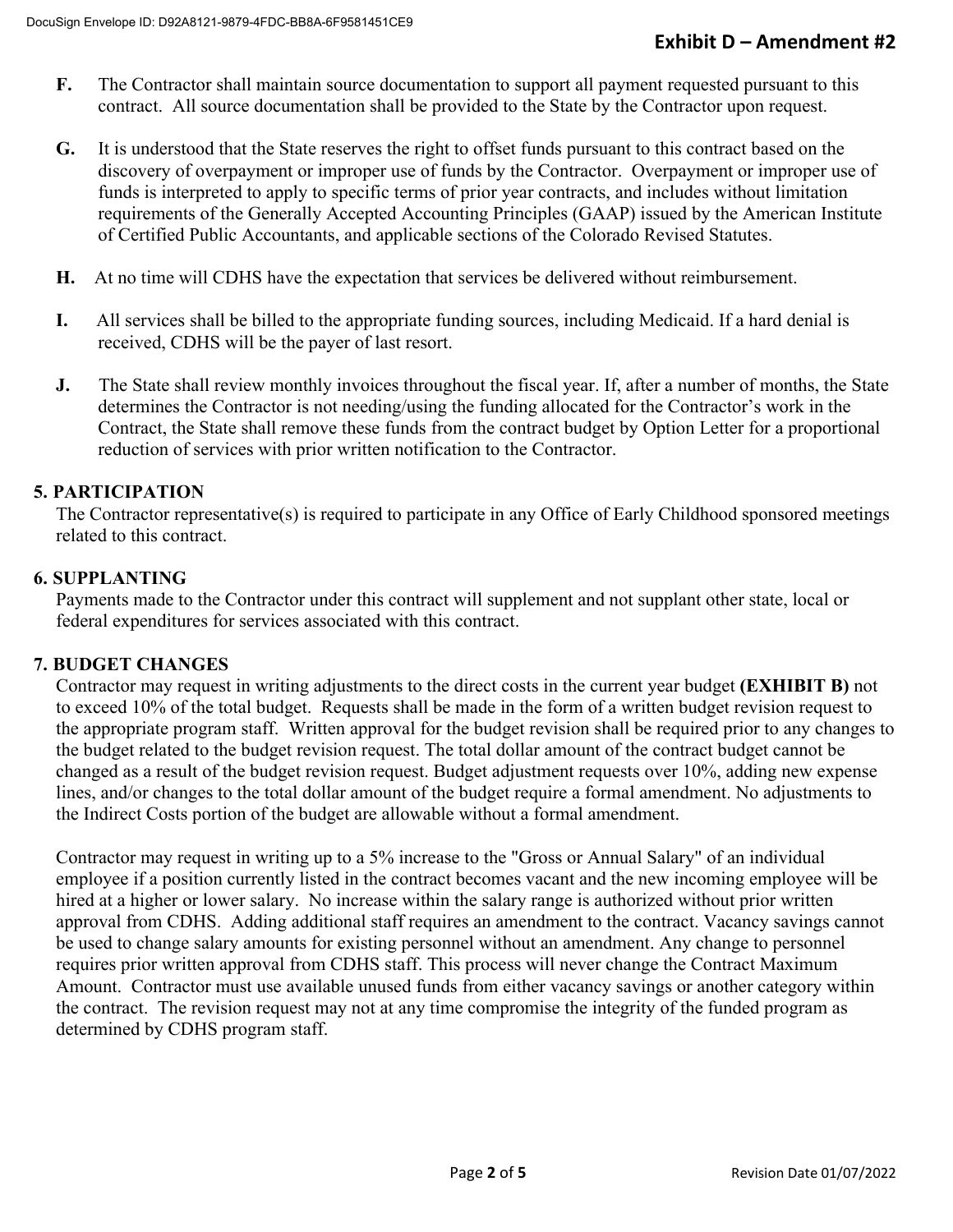# **8. TRAVEL**

**A.** Mileage shall not exceed the Federal mileage rate per https://www.gsa.gov/travel-resources.

- **B.** Per Diem shall not exceed Federal GSA per diem rates for the area of travel per https://www.gsa.gov/travel-resources.
- **C.** Hotel rates cannot exceed any rate established for conference attendance.
- **D.** Usage of airfare or Out of State Travel requires pre-approval from CDHS.

# **9. SUBRECIPIENT**

Contractors determined to be a Sub-recipient of federal funds shall complete the sub-recipient performance report and assessment survey at: https://forms.gle/QTXGEabvipymdsfd8 upon contract execution. Failure to complete the performance report and assessment survey shall delay payment to the Contractor.

# **10. CRITICAL INCIDENT REPORTING**

Within 48 hours of the occurrence of a critical incident involving any child or family and/or an on duty agency staff member of any family support program staff funded through the Office of Early Childhood (OEC), the agency must report in writing the details of the critical incident to the OEC Program Manager for the involved family support program. Critical incidents may include, but are not limited to, awareness of an egregious incident of abuse and/or neglect, near fatality, or fatality of any child currently enrolled in a family support program; involuntary termination of a program staff's employment; criminal allegations involving program staff and related to his/her employment; negative media attention about the family support program; any major injury or threat to the security of an agency staff member while on duty and visiting an enrolled child or family.

# **11. MANDATED REPORTING**

- **A.** All program staff are required by law to report suspected child abuse and neglect. Mandatory reporters must report suspected child abuse and neglect to the local county child welfare agency, the local law enforcement agency, or by calling the child abuse reporting hotline system at 1-844-CO-4KIDS (1-844- 264-5437).
- **B.** All program staff are required to take the online mandatory reporter training on the CDHS Child Welfare Training System: https://www.coloradocwts.com/mandated-reporter-training.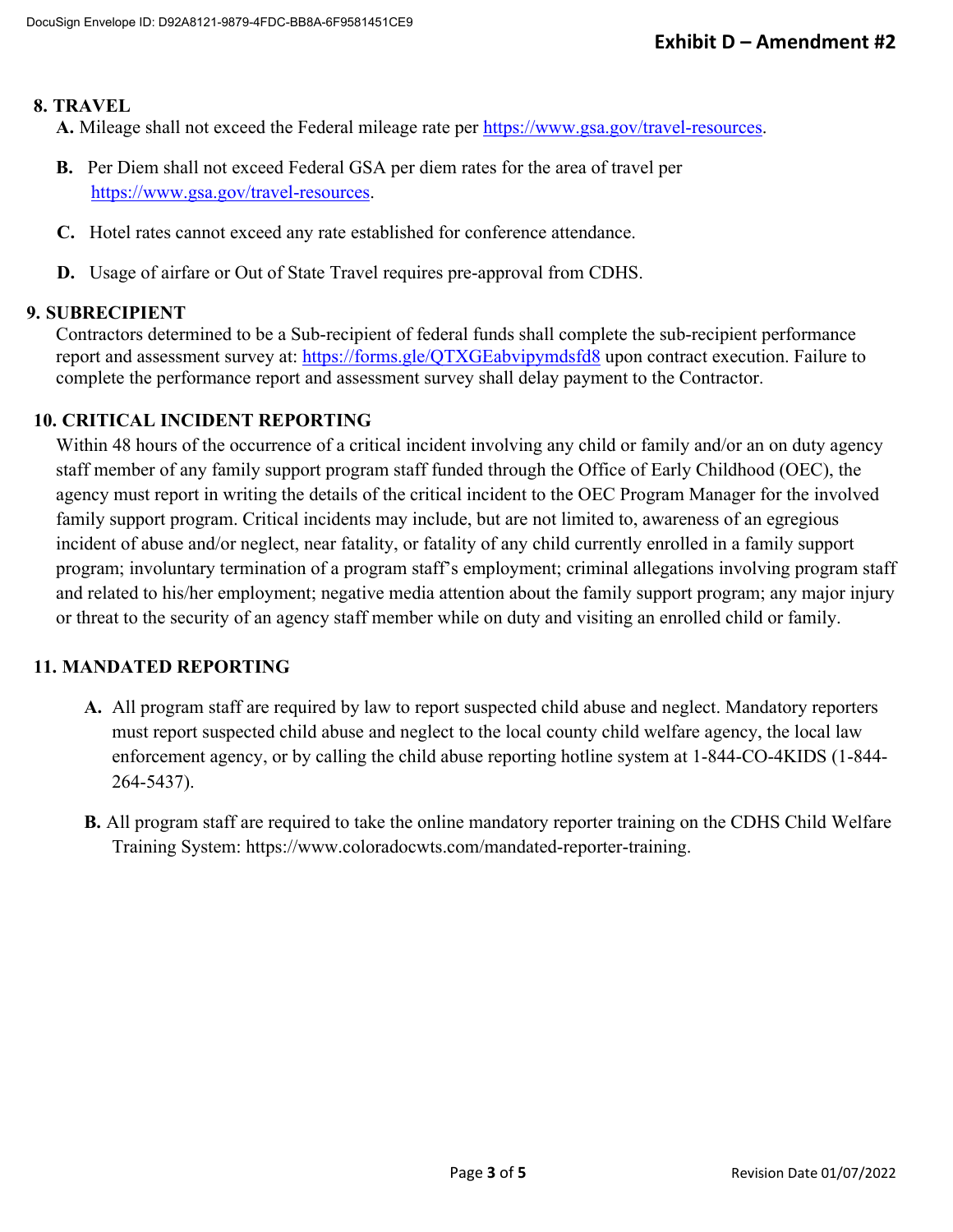# **12. EARLY INTERVENTION DIRECT SERVICES GENERAL ACCOUNTING ENCUMBRANCE (GAE)**

Payment for Early Intervention Direct Services to all contractors will be made as incurred, in whole or in part, from the total available funds to be utilized for Direct Services that includes:

- Assistive Technology services;
- Audiology Services;
- Developmental Intervention Services;
- Health Services:
- Medical Services;
- Nursing Services;
- Nutrition Services;
- Occupational Therapy Services;
- Physical Therapy Services;
- Psychological Services;
- Service Coordination;
- Sign Language and Cued Language Services;
- Social Emotional Services;
- Speech Language Pathology Services;
- Transportation Services;
- Vision Services;
- Evaluations;
- Co-pays;
- No-shows;
- Provider travel:
- Interpreter Services;
- IFSP meetings;
- Salaries and benefits for Direct Services
- Salaries and benefits for Service Coordination;
- Teaming;
- Assessments;
- Telehealth

These funds support early intervention services to eligible infants, toddlers, and their families which are provided in accordance with Section 27-10.5-701, C.R.S.; federal regulations, 34 C.F.R., Part 303, Early Intervention Program for Infants and Toddlers with Disabilities; and Rules and Regulations 12 CCR 2509-10, Sections 7.900-7.994.

**A.** Please refer to Page 1 for the amount available under the GAE for the current fiscal year.

- **B.** Payment to Contractor is made from available funds encumbered and shared across multiple contractors. The State may increase or decrease the total funds encumbered at its sole discretion and without formal notice to Contractor. No minimum payment is guaranteed to Contractor. The liability of the State for such payments is limited to the encumbered amount remaining of such funds.
- **C.** In order to receive reimbursement for any Direct Services, Contractor shall submit a request for anticipated expenses into the data system for pre-approval. The request shall be made and approval received 30 days prior to the delivery of services.
- **D.** Contractor shall not bill costs related to the Contract Budget (**Exhibit B**) to the GAE.
- **E.** Invoices shall be submitted separately for pre-approved Early Intervention Direct Services expenditures.
	- i. The Contractor shall submit requests for payment to CDHS OEC Invoicing@state.co.us.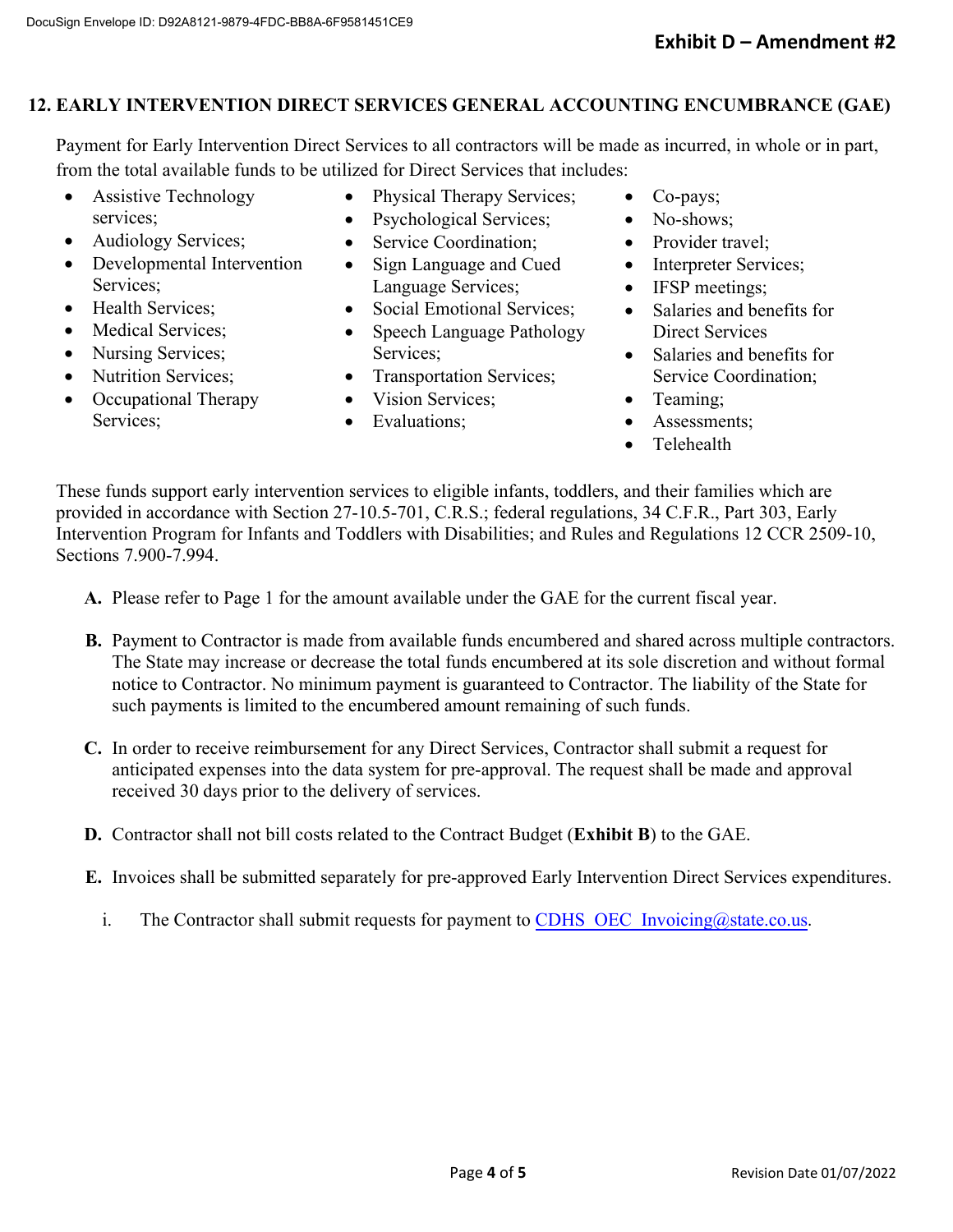# **13. CYBER/NETWORK SECURITY AND PRIVACY LIABILITY (REPLACES CONTRACT WIZARD VERSION 4.07 PAGE 15 SECTION 10(G))**

Notwithstanding any language to the contrary contained within this Agreement, Liability insurance covering civil, regulatory, and statutory damages, contractual damages, data breach management exposure, and any loss of income or extra expense as a result of actual or alleged breach, violation, or infringement of right to privacy, consumer data protection law, confidentiality, or other legal protection for personal information, as well as State Confidential Information with minimum limits as follows:

- i. \$1,000,000 each occurrence; and
- ii. \$2,000,000 general aggregate.
- iii. If Contractor has State Confidential Information for 10 or fewer individuals, Contractor shall maintain limits of not less than \$250,000.
- iv. If Contractor has State Confidential Information for 25 or fewer individuals, Contractor shall maintain limits of not less than \$500,000.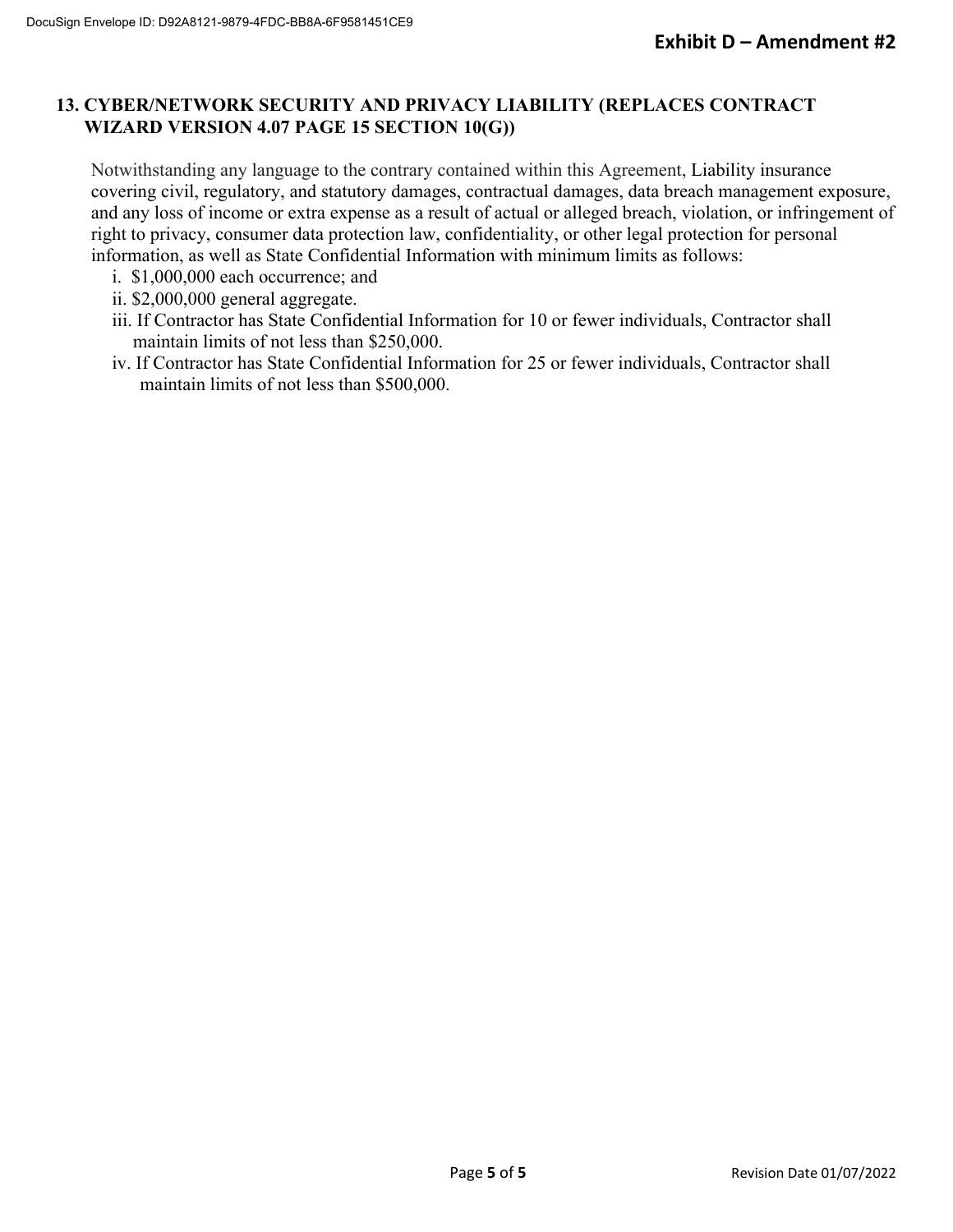

#### EXHIBIT **E – Amendment #2** - Supplemental Provisions for Federal Awards

For the purposes of this Exhibit only, Contractor is also identified as "Subrecipient." This Contract has been funded, in whole or in part, with an award of Federal funds. In the event of a conflict between the provisions of these Supplemental Provisions for Federal Awards, the Special Provisions, the Contract or any attachments or exhibits incorporated into and made a part of the Contract, the Supplemental Provisions for Federal Awards shall control. In the event of a conflict between the Supplemental Provisions for Federal Awards and the FFATA Supplemental Provisions (if any), and/or exhibit regarding SLFRF Federal Provisions, the terms re FFATA and/or SLFRF shall control. If the source of the funding of the Contract is a grant, these Federal Provisions are subject to the Award as defined in §2 of these Federal Provisions, as may be revised pursuant to ongoing guidance from the relevant Federal or State of Colorado agency or institutions of higher education.

#### 1) Federal Award Identification

- i. Subrecipient: **Developmental Pathways, Inc.**;
- ii. Subrecipient DUNS number: **069716934**;
- iii. The Federal Award Identification Number (FAIN) is **H181A210097**;
- iv. The Federal award date is **July 1, 2021**;
- v. The subaward period of performance start date is **July 1, 2021** and end date is **September 30, 2022**;
- vi. Federal Funds:

| Contract or<br>Fiscal Year | Amount of Federal funds<br>obligated by this Contract | Total amount of Federal<br>funds obligated to the<br>Subrecipient                                                                                                                                                                                                                                                                                                                 | Total amount of the<br>Federal Award committed<br>to Subrecipient by CDHS |
|----------------------------|-------------------------------------------------------|-----------------------------------------------------------------------------------------------------------------------------------------------------------------------------------------------------------------------------------------------------------------------------------------------------------------------------------------------------------------------------------|---------------------------------------------------------------------------|
| <b>FY22</b>                | \$636,940*                                            | \$636,940*<br>*An appropriation for<br><b>Early Intervention</b><br><b>Direct Services General</b><br><b>Accounting</b><br><b>Encumbrance (GAE) is</b><br>hereby added to this<br>contract. The amount<br>payable for DS GAE is<br>subject to appropriated<br>funds, in the amount of<br>\$6,000,000, which is split<br>among other Early<br><b>Intervention (EI)</b><br>vendors. | \$636,940*                                                                |

Supplemental Provisions for Federal Awards **Page 1** of **10** Page 1 of **10** vii. Federal award project description: **Special Education - Grants for Infants and Families with Disabilities**;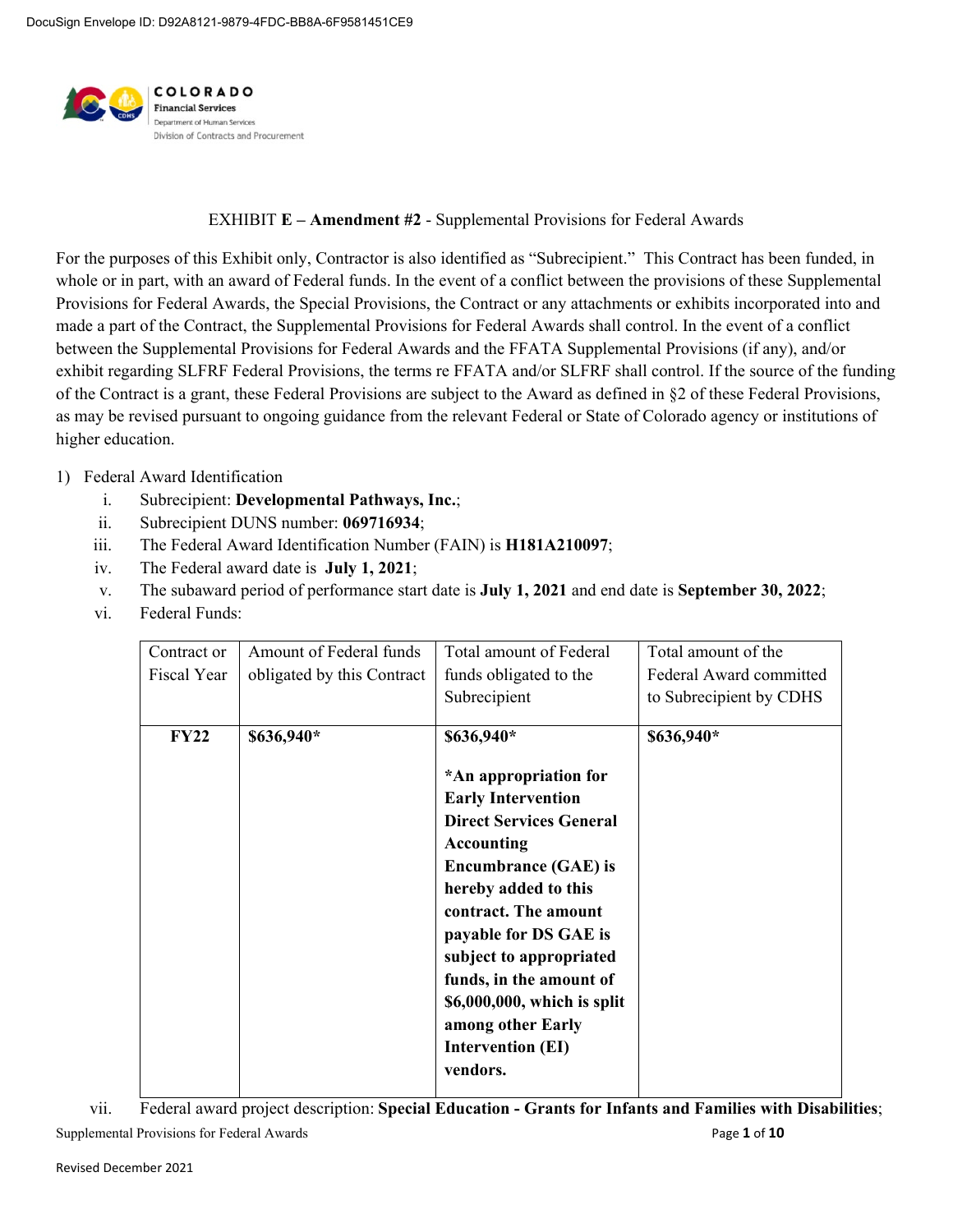- viii. The name of the Federal awarding agency is **U.S. Department of Education**; the name of the pass-through entity is the State of Colorado, Department of Human Services (CDHS); and the contact information for the awarding official is **Kendra Dunn, Director, Division of Community and Family Support; kendra.dunn@state.co.us; 720.470.2134**;
- ix. The Catalog of Federal Domestic Assistance (CFDA) number is **84.181A**, name is **Infant & Toddlers/Families (Part C)**, and dollar amount is **\$7,714,415**;
- x. This award **is not** for research & development;
- xi. The indirect cost rate for the Federal award (including if the de minimis rate is charged per 2 CFR §200.414 Indirect (F&A) costs) is pre-determined based upon the State of Colorado and CDHS cost allocation plan.
- 2) All requirements imposed by CDHS on Subrecipient so that the Federal award is used in accordance with Federal statutes, regulations, and the terms and conditions of the Federal award, are stated in **General Provisions, Exhibit A – Statement of Work, Exhibit D – Additional Provisions**
- 3) Any additional requirements that CDHS imposes on Subrecipient in order for CDHS to meet its own responsibility to the Federal awarding agency, including identification of any required financial and performance reports, are stated in **General Provisions, Exhibit A – Statement of Work, Exhibit D – Additional Provisions**.
- 4) Subrecipient's approved indirect cost rate is **the de minimis rate of 10%**.
- 5) Subrecipient must permit CDHS and auditors to have access to Subrecipient's records and financial statements as necessary for CDHS to meet the requirements of 2 CFR §200.331 Requirements for pass-through entities, §§ 200.300 Statutory and National Policy Requirements through §200.309 Period of performance, and Subpart F—Audit Requirements of this Part.
- 6) The appropriate terms and conditions concerning closeout of the subaward are listed in Section 16 of this Exhibit and **General Provisions, Exhibit A – Statement of Work, Exhibit D – Additional Provisions**.
- 7) **Performance and Final Status.** Subrecipient shall submit all financial, performance, and other reports to CDHS no later than **30** calendar days after the period of performance end date or sooner termination of this Contract containing an evaluation and review of Subrecipient's performance and the final status of Subrecipient's obligations hereunder.

#### **8) Matching Funds**

If a box below is checked, the accompanying provision applies.

- i. Subrecipient is not required to provide matching funds.
- ii. Subrecipient shall provide matching funds as stated in N/A. Subrecipient shall have raised the full

amount of matching funds prior to the Effective Date and shall report to CDHS regarding the status of such funds upon request. Subrecipient's obligation to pay all or any part of any matching funds, whether direct or contingent, only extends to funds duly and lawfully appropriated for the purposes of this Contract by the authorized representatives of the Subrecipient and paid into the Subrecipient's treasury or bank account. Subrecipient represents to CDHS that the amount designated as matching funds has been legally appropriated for the purposes of this Contract by its authorized representatives and paid into its treasury or bank account. Subrecipient does not by this Contract irrevocably pledge present cash reserves for payments in future fiscal years, and this Contract is not intended to create a multiple-fiscal year debt of the Subrecipient. Subrecipient shall not pay or be liable for any claimed interest, late charges, fees, taxes or penalties of any nature, except as required by Subrecipient's laws or policies.

# **1. DEFINITIONS.**

- 1.1. For the purposes of these Federal Provisions, the following terms shall have the meanings ascribed to them below.
	- 1.1.1. "Award" means an award of Federal financial assistance, and the Contract setting forth the terms and conditions of that financial assistance, that a non-Federal Entity receives or administers.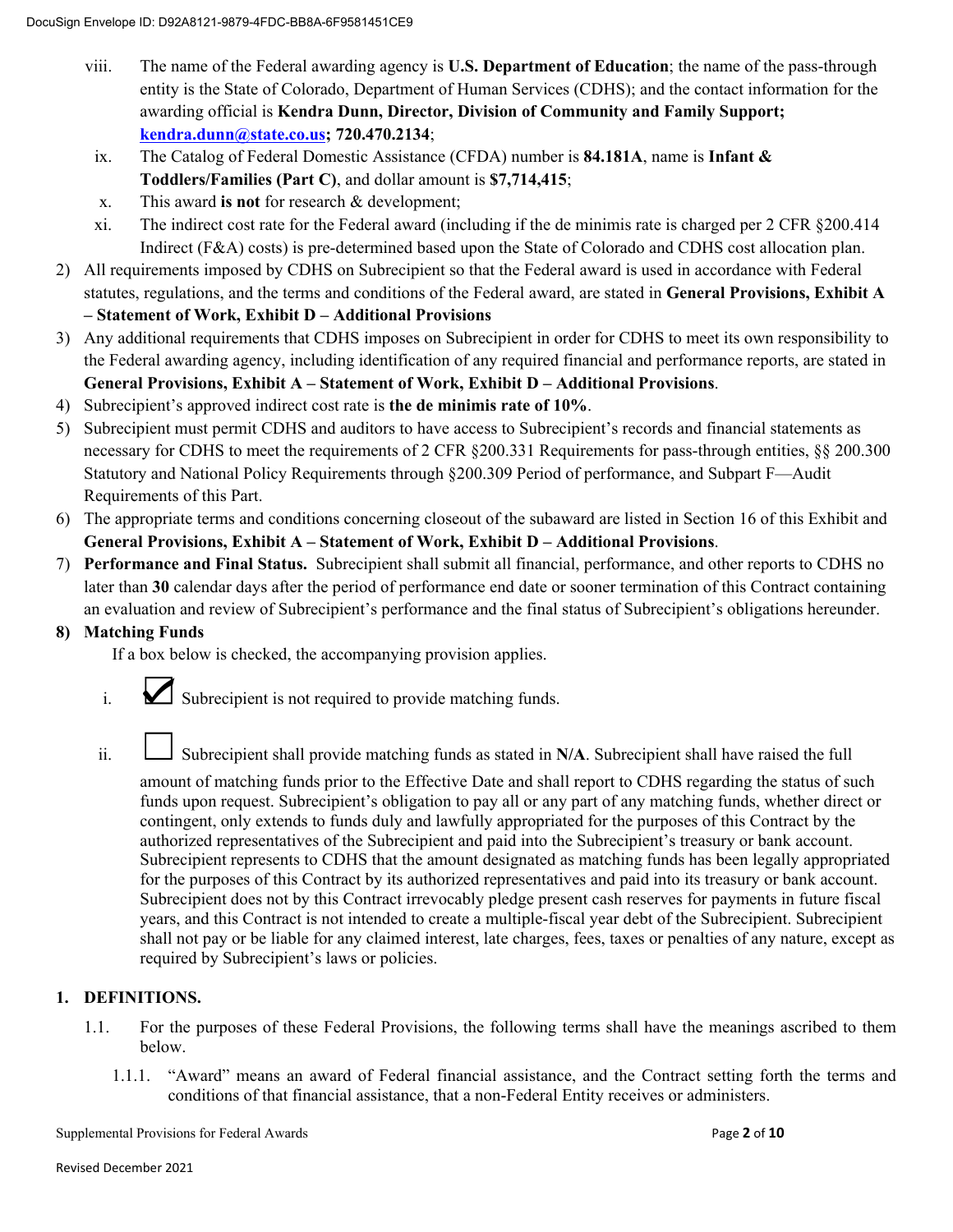- 1.1.1.1.1. Awards may be in the form of:
- 1.1.1.1.2. Grants;
- 1.1.1.1.3. Contracts;
- 1.1.1.1.4. Cooperative Contracts, which do not include cooperative research and development Contracts (CRDA) pursuant to the Federal Technology Transfer Act of 1986, as amended (15 U.S.C. 3710);
- 1.1.1.1.5. Loans;
- 1.1.1.1.6. Loan Guarantees;
- 1.1.1.1.7. Subsidies;
- 1.1.1.1.8. Insurance;
- 1.1.1.1.9. Food commodities;
- 1.1.1.1.10. Direct appropriations;
- 1.1.1.1.11. Assessed and voluntary contributions; and
- 1.1.1.1.12. Other financial assistance transactions that authorize the expenditure of Federal funds by non-Federal Entities.
- 1.1.1.1.13. Any other items specified by OMB in policy memoranda available at the OMB website or other source posted by the OMB.
	- 1.1.1.2. Award *does not* include:
- 1.1.1.2.1. Technical assistance, which provides services in lieu of money;
- 1.1.1.2.2. A transfer of title to Federally-owned property provided in lieu of money; even if the award is called a grant;
- 1.1.1.2.3. Any award classified for security purposes; or
- 1.1.1.2.4. Any award funded in whole or in part with Recovery funds, as defined in section 1512 of the American Recovery and Reinvestment Act (ARRA) of 2009 (Public Law 111-5).
- 1.1.2. "Contract" means the Contract to which these Federal Provisions are attached and includes all Award types in § of this Exhibit.
- 1.1.3. "Contractor" means the party or parties to a Contract funded, in whole or in part, with Federal financial assistance, other than the Prime Recipient, and includes grantees, subgrantees, Subrecipients, and borrowers. For purposes of Transparency Act reporting, Contractor does not include Vendors.
	- 1.1.4. "Data Universal Numbering System (DUNS) Number" means the nine-digit number established and assigned by Dun and Bradstreet, Inc. to uniquely identify a business entity. Dun and Bradstreet's website may be found at: http://fedgov.dnb.com/webform.
	- 1.1.5. "Entity" means:
		- 1.1.5.1. If the source of funding is a Grant:
			- 1.1.5.1.1. a Non-Federal Entity;
			- 1.1.5.1.2. a foreign public entity;
			- 1.1.5.1.3. a foreign organization;
			- 1.1.5.1.4. a non-profit organization;
			- 1.1.5.1.5. a domestic for-profit organization (for 2 CFR parts 25 and 170 only);
			- 1.1.5.1.6. a foreign non-profit organization (only for 2 CFR part 170) only);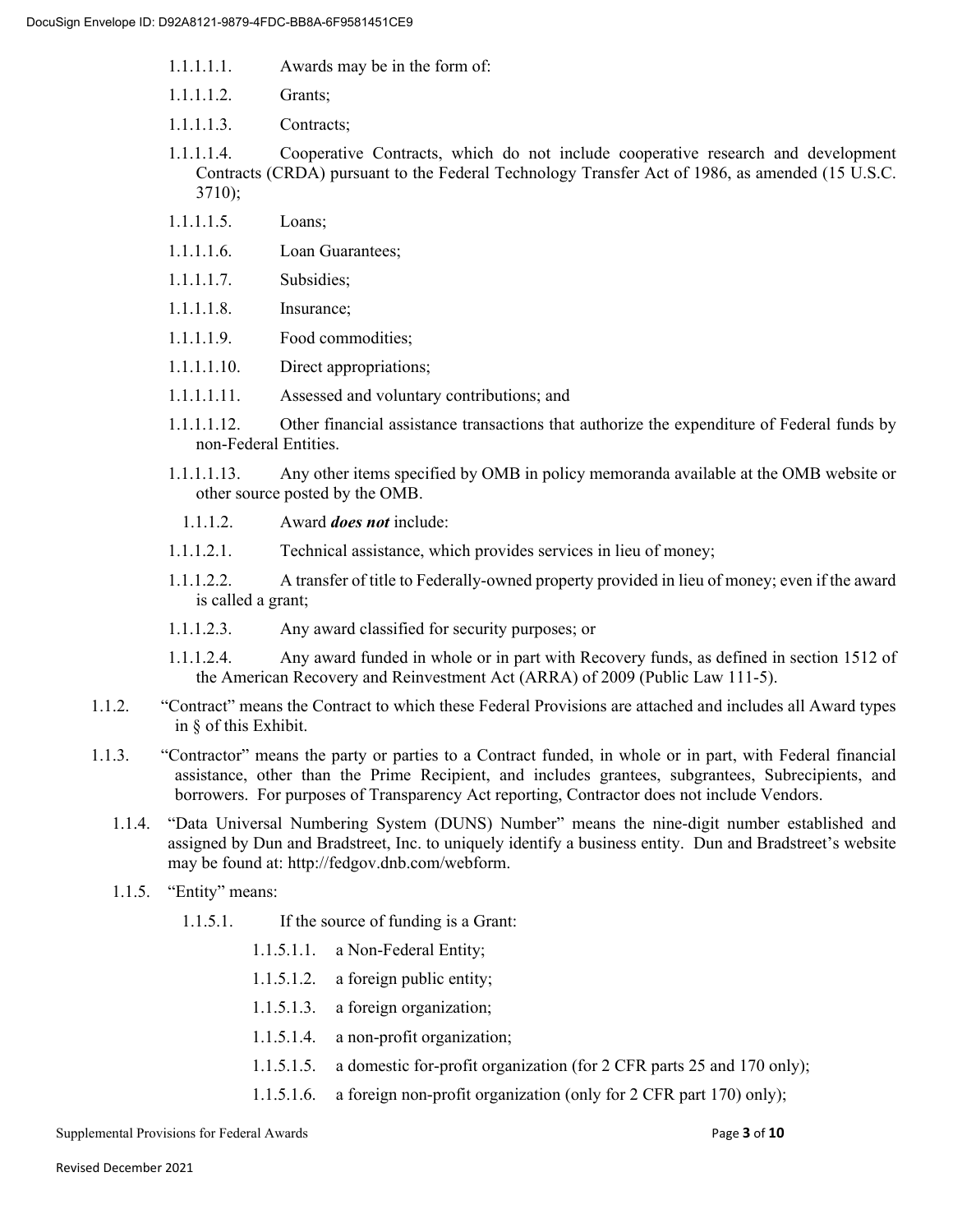- 1.1.5.1.7. a Federal agency, but only as a Subrecipient under an Award or Subaward to a non-Federal entity (or 2 CFR 200.1); or
- 1.1.5.1.8. a foreign for-profit organization (for 2 CFR part 170 only).
- 1.1.5.2. If the source of funding is not a Grant:
	- 1.1.5.2.1. all of the following as defined at 2 CFR part 25, subpart C;
	- 1.1.5.2.2. A governmental organization, which is a State, local government, or Indian Tribe;
	- 1.1.5.3. a foreign public entity;
	- 1.1.5.4. a domestic or foreign non-profit organization;
	- 1.1.5.5. a domestic or foreign for-profit organization; and
	- 1.1.5.6. a Federal agency, but only a Subrecipient under an Award or Subaward to a non-Federal entity.
- 1.1.6. "Executive" means an officer, managing partner or any other employee in a management position.
- 1.1.7. If the source of funding is a Grant, "Federal Awarding Agency" means a Federal agency providing a Federal Award to a Recipient as described in 2 CFR 200.1. If the source of funding is not a Grant, "Federal Award Identification Number (FAIN)" means an Award number assigned by a Federal agency to a Prime Recipient.
- 1.1.8. "FFATA" means the Federal Funding Accountability and Transparency Act of 2006 (Public Law 109-282), as amended by §6202 of Public Law 110-252. FFATA, as amended, also is referred to as the "Transparency Act."
- 1.1.9. "Federal Provisions" means these Federal Provisions subject to the Transparency Act and Uniform Guidance, as may be revised pursuant to ongoing guidance from the relevant Federal or State of Colorado agency or institutions of higher education.
- 1.1.10. If the source of funding is a Grant, "Grant" as used herein is the Contract to which these Federal Provisions are attached.
- 1.1.11. "Grantee" means the party or parties identified as such in the Grant to which these Federal Provisions are attached if the source of funding is a Grant.
- 1.1.12. "Non-Federal Entity means a State, local government, Indian tribe, institution of higher education, or nonprofit organization that carries out a Federal Award as a Recipient or a Subrecipient.
- 1.1.13. "Nonprofit Organization" means any corporation, trust, association, cooperative, or other organization, not including IHEs, that:
	- 1.1.13.1. Is operated primarily for scientific, educational, service, charitable, or similar purposes in the public interest;
	- 1.1.13.2. Is not organized primarily for profit; and
	- 1.1.13.3. Uses net proceeds to maintain, improve, or expand the operations of the organization.
- 1.1.14. "OMB" means the Executive Office of the President, Office of Management and Budget.
- 1.1.15. "Pass-through Entity" means a non-Federal Entity that provides a Subaward to a Subrecipient to carry out part of a Federal program.
- 1.1.16. "Prime Recipient" means a Colorado State agency or institution of higher education that receives an Award, or, of the source of funding is a Grant it is that agency or institution identified as the Grantor in the Grant to which these Federal Provisions are attached.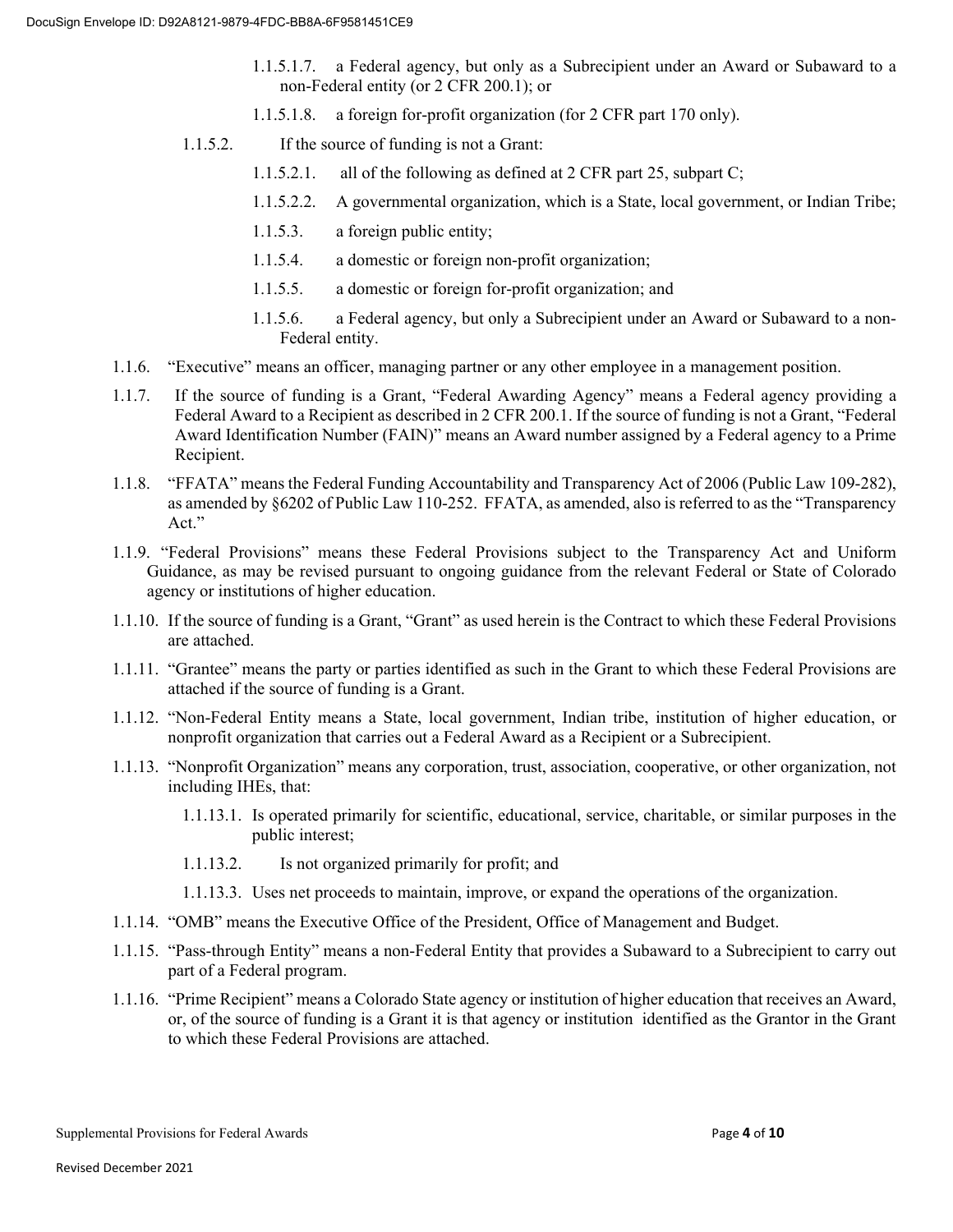- 1.1.17. "Subaward" means an award by a Prime Recipient to a Subrecipient funded in whole or in part by a Federal Award. The terms and conditions of the Federal Award flow down to the Subaward unless the terms and conditions of the Federal Award specifically indicate otherwise in accordance with 2 CFR 200.101 or 2 CFR 200.38, as applicable. The term does not include payments to a contractor or payments to an individual that is a beneficiary of a Federal program.
- 1.1.18. "Subrecipient" or, if the source of funding is a Grant, "Subgrantee" means a non-Federal Entity (or a Federal agency under an Award or Subaward to a non-Federal Entity) receiving Federal funds through a Prime Recipient to support the performance of the Federal project or program for which the Federal funds were awarded. A Subrecipient is subject to the terms and conditions of the Federal Award to the Prime Recipient, including program compliance requirements. The term "Subrecipient" includes and may be referred to as Subgrantee. The term does not include an individual who is a beneficiary of a federal program.
- 1.1.19. "Subrecipient Parent DUNS Number" means the subrecipient parent organization's 9-digit Data Universal Numbering System (DUNS) number that appears in the subrecipient's System for Award Management (SAM) profile, if applicable.
- 1.1.20. "System for Award Management (SAM)" means the Federal repository into which an Entity must enter the information required under the Transparency Act, which may be found at http://www.sam.gov.
- 1.1.21. "Total Compensation" means the cash and noncash dollar value earned by an Executive during the Prime Recipient's or Subrecipient's preceding fiscal year (see 48 CFR 52.204-10, as prescribed in 48 CFR 4.1403(a), as applicable) and includes the following:
	- 1.1.21.1. Salary and bonus;
	- 1.1.21.2. Awards of stock, stock options, and stock appreciation rights, using the dollar amount recognized for financial statement reporting purposes with respect to the fiscal year in accordance with the Statement of Financial Accounting Standards No. 123 (Revised 2005) (FAS 123R), Shared Based Payments;
	- 1.1.21.3. Earnings for services under non-equity incentive plans, not including group life, health, hospitalization or medical reimbursement plans that do not discriminate in favor of Executives and are available generally to all salaried employees;
	- 1.1.21.4. Change in present value of defined benefit and actuarial pension plans;
	- 1.1.21.5. Above-market earnings on deferred compensation which is not tax-qualified;
	- 1.1.21.6. Other compensation, if the aggregate value of all such other compensation (e.g., severance, termination payments, value of life insurance paid on behalf of the employee, perquisites or property) for the Executive exceeds \$10,000.
- 1.1.22. "Transparency Act" means the Federal Funding Accountability and Transparency Act of 2006 (Public Law 109-282), as amended by §6202 of Public Law 110-252. The Transparency Act may also be referred to as FFATA.
- 1.1.23. "Uniform Guidance" means the Office of Management and Budget Uniform Administrative Requirements, Cost Principles, and Audit Requirements for Federal Awards, which, unless the source of funding is a Grant, supersedes requirements from OMB Circulars A-21, A-87, A-110, and A-122, OMB Circulars A-89, A-102, and A-133, and the guidance in Circular A-50 on Single Audit Act follow-up. The terms and conditions of the Uniform Guidance flow down to Awards to Subrecipients unless the Uniform Guidance or the terms and conditions of the Federal Award specifically indicate otherwise.
- 1.1.24. "Vendor" means a dealer, distributor, merchant or other seller providing property or services required for a project or program funded by an Award. A Vendor is not a Prime Recipient or a Subrecipient and is not subject to the terms and conditions of the Federal award. Program compliance requirements do not pass through to a Vendor.

#### **2. COMPLIANCE.**

Supplemental Provisions for Federal Awards **Page 5** of 10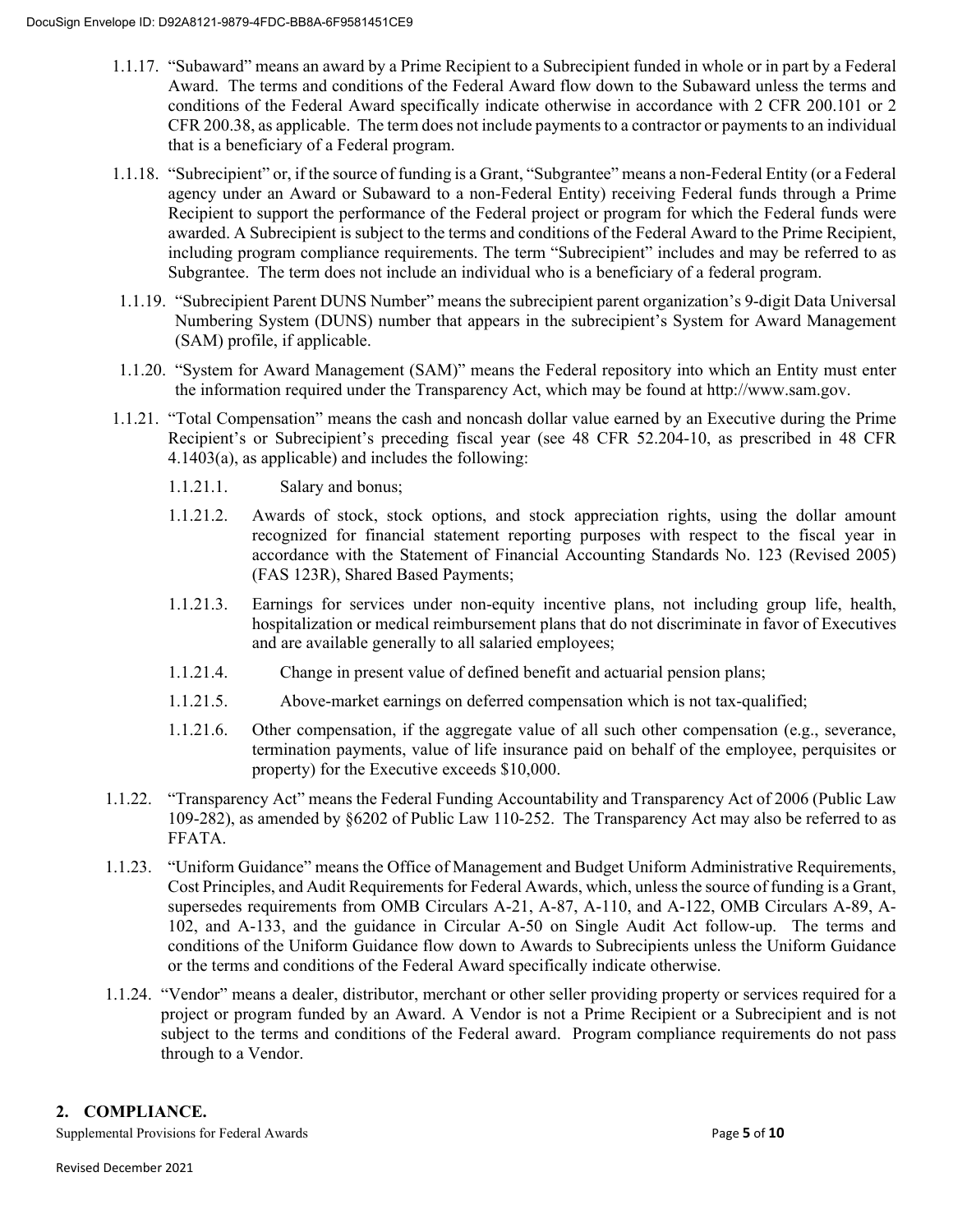2.1. Contractor/Grantee shall comply with all applicable provisions of the Transparency Act and the regulations issued pursuant thereto, all applicable provisions of the Uniform Guidance, including, but not limited to, all applicable Federal Laws and regulations required by this Federal Award. Any revisions to such provisions or regulations shall automatically become a part of these Federal Provisions, without the necessity of either party executing any further instrument. The State of Colorado, at its discretion, may provide written notification to Contractor/Grantee of such revisions, but such notice shall not be a condition precedent to the effectiveness of such revisions.

### **3. SYSTEM FOR AWARD MANAGEMENT (SAM) AND DATA UNIVERSAL NUMBERING SYSTEM (DUNS) REQUIREMENTS.**

- 3.1. SAM. Contractor/Grantee shall maintain the currency of its information in SAM until the Contractor/Grantee submits the final financial report required under the Award or receives final payment, whichever is later. Contractor/Grantee shall review and update SAM information at least annually after the initial registration, and more frequently if required by changes in its information.
- 3.2. DUNS. Contractor/Grantee shall provide its DUNS number to its Prime Recipient, and shall update Contractor's/Grantee's information in Dun & Bradstreet, Inc. at least annually after the initial registration, and more frequently if required by changes in Contractor's/Grantee's information.

# **4. TOTAL COMPENSATION.**

- 4.1. Contractor/Grantee shall include Total Compensation in SAM for each of its five most highly compensated Executives for the preceding fiscal year if:
	- 4.1.1. The total Federal funding authorized to date under the Award is \$30,000 or more if the source of funding is a Grant, or otherwise \$25,000 or more if the source of funding is not a Grant; and
	- 4.1.2. In the preceding fiscal year, Contractor/Grantee received:
		- 4.1.2.1. 80% or more of its annual gross revenues from Federal procurement contracts and subcontracts and/or Federal financial assistance Awards or Subawards subject to the Transparency Act; and
		- 4.1.2.2. \$30,000,000 or more in annual gross revenues from Federal procurement contracts and subcontracts and/or Federal financial assistance Awards or Subawards subject to the Transparency Act if the source of funding is a Grant or otherwise \$25,000,000 or more in annual gross revenues from Federal procurement contracts and subcontracts and/or Federal financial assistance Awards or Subawards subject to the Transparency Act if the source of funding is not a Grant; and
		- 4.1.2.3. The public does not have access to information about the compensation of such Executives through periodic reports filed under section 13(a) or 15(d) of the Securities Exchange Act of 1934 (15 U.S.C. 78m(a), 78o(d) or § 6104 of the Internal Revenue Code of 1986.

# **5. REPORTING.**

5.1. If Contractor/Grantee is a Subrecipient of the Award pursuant to the Transparency Act, Grantee shall report data elements to SAM and to the Prime Recipient as required in this Exhibit. No direct payment shall be made to Grantee for providing any reports required under these Federal Provisions and the cost of producing such reports shall be included in the Contract/Grant price. The reporting requirements in this Exhibit are based on guidance from the US Office of Management and Budget (OMB), and as such are subject to change at any time by OMB. Any such changes shall be automatically incorporated into this Contract/Grant and shall become part of Contractor's/Grantee's obligations under this Contract/Grant.

# **6. EFFECTIVE DATE AND DOLLAR THRESHOLD FOR REPORTING.**

6.1. If the source of funding is a Grant, Reporting requirements in §8 below apply to new Awards as of October 1, 2010, if the initial award is \$30,000 or more. If the initial Award is below \$30,000 but subsequent Award modifications result in a total Award of \$30,000 or more, the Award is subject to the reporting requirements as of the date the Award exceeds \$30,000. If the initial Award is \$30,000 or more, but funding is subsequently de-obligated such that the total award amount falls below \$30,000, the Award shall continue to be subject to the reporting requirements.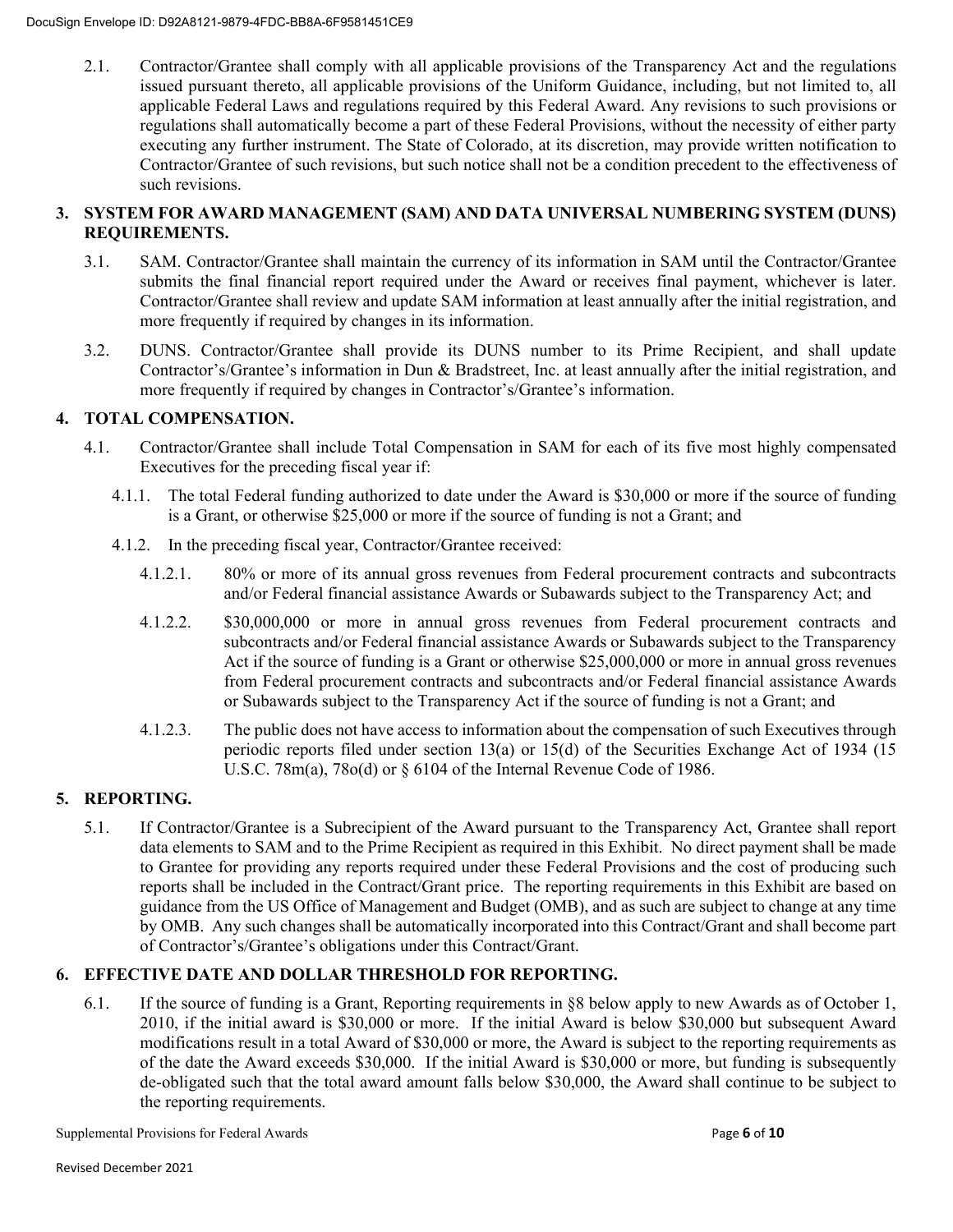- 6.2. If the source of funding is not a Grant, Reporting requirements in §8 below apply to new Awards as of October 1, 2010, if the initial award is \$25,000 or more. If the initial Award is below \$25,000 but subsequent Award modifications result in a total Award of \$25,000 or more, the Award is subject to the reporting requirements as of the date the Award exceeds \$25,000. If the initial Award is \$25,000 or more, but funding is subsequently de-obligated such that the total award amount falls below \$25,000, the Award shall continue to be subject to the reporting requirements.
- 6.3. The procurement standards in §8 below are applicable to new Awards made by Prime Recipient as of December 26, 2015. The standards set forth in §10 below are applicable to audits of fiscal years beginning on or after December 26, 2014.

### **7. SUBRECIPIENT REPORTING REQUIREMENTS.**

- 7.1. If Contractor/Grantee is a Subrecipient, Contractor/Grantee shall report as set forth below.
	- 7.1.1. To SAM. A Subrecipient shall register in SAM and report the following data elements in SAM *for each* Federal Award Identification Number (FAIN) assigned by a Federal agency to a Prime Recipient no later than the end of the month following the month in which the Subaward was made:
		- 7.1.1.1. Subrecipient DUNS Number;
		- 7.1.1.2. Subrecipient DUNS Number if more than one electronic funds transfer (EFT) account;
		- 7.1.1.3. Subrecipient parent's organization DUNS Number;
		- 7.1.1.4. Subrecipient's address, including: Street Address, City, State, Country, Zip (+ 4 if source of funding is a Grant or as otherwise directed per SAM directives for proper reporting), and Congressional District;
		- 7.1.1.5. Subrecipient's top 5 most highly compensated Executives if the criteria in §4 above are met; and
		- 7.1.1.6. Subrecipient's Total Compensation of top 5 most highly compensated Executives if the criteria in §4 above met.
	- 7.1.2. To Prime Recipient. A Subrecipient shall report to its Prime Recipient, upon the effective date of the Contract/Grant, the following data elements:
		- 7.1.2.1. Subrecipient's DUNS Number as registered in SAM.
		- 7.1.2.2. Primary Place of Performance Information, including: Street Address, City, State, Country, Zip code + 4, and Congressional District.

#### **8. PROCUREMENT STANDARDS.**

- 8.1. Procurement Procedures. A Subrecipient shall use its own documented procurement procedures which reflect applicable State, local, and Tribal laws and applicable regulations, provided that the procurements conform to applicable Federal law and the standards identified in the Uniform Guidance, including without limitation, 2 CFR 200.318 through 200.327 thereof.
- 8.2. If the source of funding is a Grant: Domestic preference for procurements (2 CFR 200.322). As appropriate and to the extent consistent with law, the non-Federal entity should, to the greatest extent practicable under a Federal award, provide a preference for the purchase, acquisition, or use of goods, products, or materials produced in the United States (including but not limited to iron, aluminum, steel, cement, and other manufactured products). The requirements of this section must be included in all subawards including all contracts and purchase orders for work or products under this award.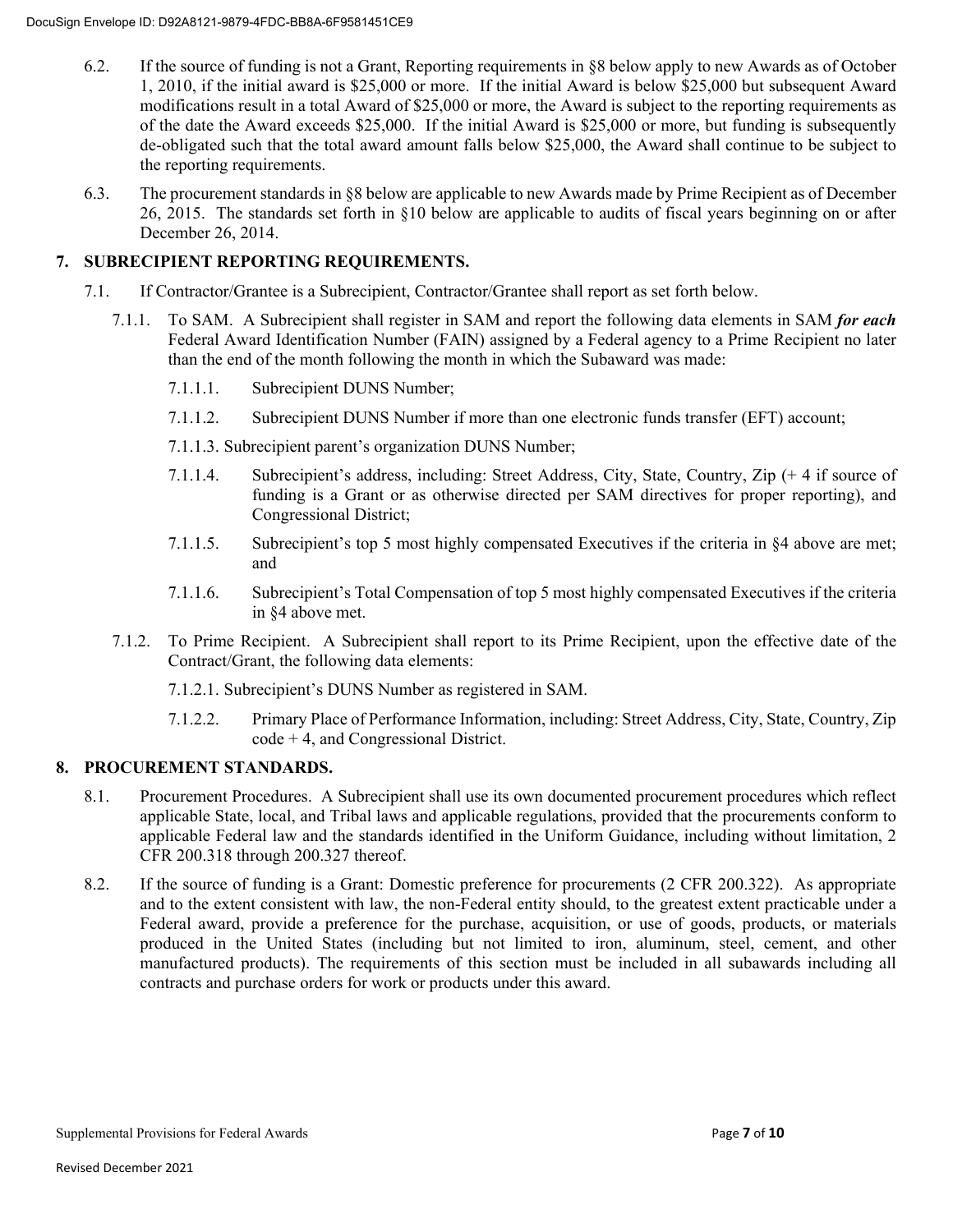8.3. Procurement of Recovered Materials. If a Subrecipient is a State Agency or an agency of a political subdivision of the State, its contractors must comply with section 6002 of the Solid Waste Disposal Act, as amended by the Resource Conservation and Recovery Act. The requirements of Section 6002 include procuring only items designated in guidelines of the Environmental Protection Agency (EPA) at 40 CFR part 247, that contain the highest percentage of recovered materials practicable, consistent with maintaining a satisfactory level of competition, where the purchase price of the item exceeds \$10,000 or the value of the quantity acquired during the preceding fiscal year exceeded \$10,000; procuring solid waste management services in a manner that maximizes energy and resource recovery; and establishing an affirmative procurement program for procurement of recovered materials identified in the EPA guidelines.

#### **9. ACCESS TO RECORDS.**

9.1. A Subrecipient shall permit Recipient/Prime Recipient and its auditors to have access to Subrecipient's records and financial statements as necessary for Recipient to meet the requirements of 2 CFR 200.311-200.332 (Requirements for pass-through entities), 2 CFR 200.300 (Statutory and national policy requirements) through 2 CFR 200.309 (Period of performance), and Subpart F-Audit Requirements of the Uniform Guidance.

#### **10. SINGLE AUDIT REQUIREMENTS.**

- 10.1. If a Subrecipient expends \$750,000 or more in Federal Awards during the Subrecipient's fiscal year, the Subrecipient shall procure or arrange for a single or program-specific audit conducted for that year in accordance with the provisions of Subpart F-Audit Requirements of the Uniform Guidance, issued pursuant to the Single Audit Act Amendments of 1996, (31 U.S.C. 7501-7507). 2 CFR 200.501.
	- 10.1.1. Election. A Subrecipient shall have a single audit conducted in accordance with Uniform Guidance 2 CFR 200.514 (Scope of audit), except when it elects to have a program-specific audit conducted in accordance with 2 CFR 200.507 (Program-specific audits). The Subrecipient may elect to have a program-specific audit if Subrecipient expends Federal Awards under only one Federal program (excluding research and development) and the Federal program's statutes, regulations, or the terms and conditions of the Federal award do not require a financial statement audit of Prime Recipient. A program-specific audit may not be elected for research and development unless all of the Federal Awards expended were received from Recipient and Recipient approves in advance a program-specific audit.
	- 10.1.2. Exemption. If a Subrecipient expends less than \$750,000 in Federal Awards during its fiscal year, the Subrecipient shall be exempt from Federal audit requirements for that year, except as noted in 2 CFR 200.503 (Relation to other audit requirements), but records shall be available for review or audit by appropriate officials of the Federal agency, the State, and the Government Accountability Office.
	- 10.1.3. Subrecipient Compliance Responsibility. A Subrecipient shall procure or otherwise arrange for the audit required by Subpart F of the Uniform Guidance and ensure it is properly performed and submitted when due in accordance with the Uniform Guidance. Subrecipient shall prepare appropriate financial statements, including the schedule of expenditures of Federal awards in accordance with 2 CFR 200.510 (Financial statements) and provide the auditor with access to personnel, accounts, books, records, supporting documentation, and other information as needed for the auditor to perform the audit required by Uniform Guidance Subpart F-Audit Requirements.

#### **11. CONTRACT/GRANT PROVISIONS FOR SUBRECEPIENT CONTRACTS.**

11.1. In addition to other provisions required by the Federal Awarding Agency or the Prime Recipient, Contractors/Grantees that are Subrecipients shall comply with the following provisions. Subrecipients shall include all of the following applicable provisions in all subcontracts entered into by it pursuant to this Contract/Grant.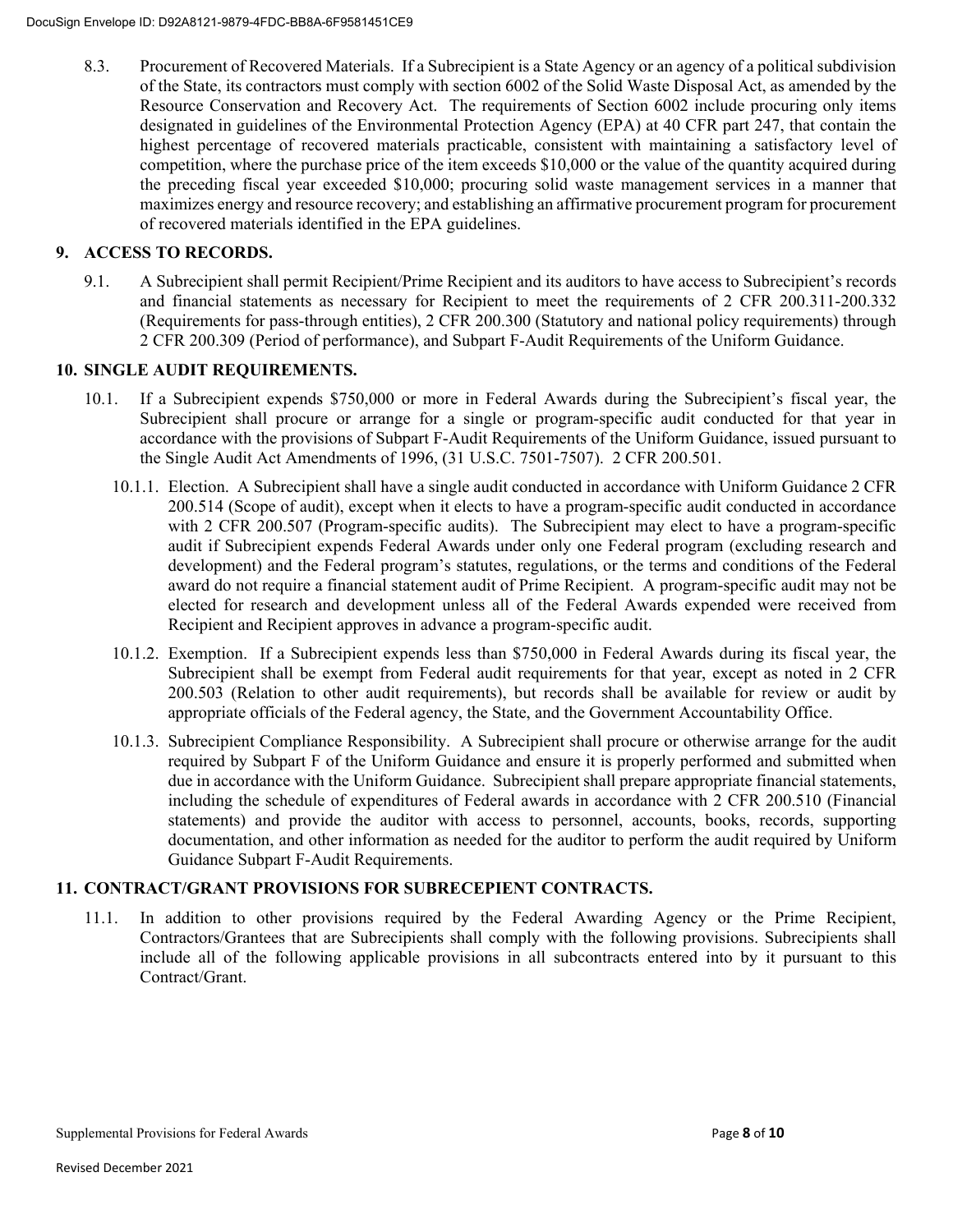- 11.1.1. [Applicable to federally assisted construction contracts.] Equal Employment Opportunity. Except as otherwise provided under 41 CFR Part 60, all contracts that meet the definition of "federally assisted construction contract" in 41 CFR Part 60-1.3 shall include the equal opportunity clause provided under 41 CFR 60-1.4(b), in accordance with Executive Order 11246, "Equal Employment Opportunity" (30 FR 12319, 12935, 3 CFR Part, 1964-1965 Comp., p. 339), as amended by Executive Order 11375, "Amending Executive Order 11246 Relating to Equal Employment Opportunity," and implementing regulations at 41 CFR part 60, Office of Federal Contract Compliance Programs, Equal Employment Opportunity, Department of Labor.
- 11.1.2. [Applicable to on-site employees working on government-funded construction, alteration and repair projects.] Davis-Bacon Act. Davis-Bacon Act, as amended (40 U.S.C. 3141-3148).
- 11.1.3. Rights to Inventions Made Under a contract/grant or agreement. If the Federal Award meets the definition of "funding agreement"/ "funding Contract" under 37 CFR 401.2 (a) and the Prime Recipient or Subrecipient wishes to enter into a contract with a small business firm or nonprofit organization regarding the substitution of parties, assignment or performance of experimental, developmental, or research work under that "funding agreement,"/"funding Contract", the Prime Recipient or Subrecipient must comply with the requirements of 37 CFR Part 401, "Rights to Inventions Made by Nonprofit Organizations and Small Business Firms Under Government Grants, Contracts and Cooperative Agreements," and any implementing regulations issued by the Federal Awarding Agency.
- 11.1.4. Clean Air Act (42 U.S.C. 7401-7671q.) and the Federal Water Pollution Control Act (33 U.S.C. 1251- 1387), as amended. Contracts and subgrants of amounts in excess of \$150,000 must contain a provision that requires the non-Federal awardee(s) to agree to comply with all applicable standards, orders or regulations issued pursuant to the Clean Air Act (42 U.S.C. 7401-7671q) and the Federal Water Pollution Control Act as amended (33 U.S.C. 1251-1387). Violations must be reported to the Federal Awarding Agency and the Regional Office of the Environmental Protection Agency (EPA).
- 11.1.5. Debarment and Suspension (Executive Orders 12549 and 12689). A contract award (see 2 CFR 180.220) must not be made to parties listed on the government wide exclusions in the System for Award Management (SAM), in accordance with the OMB guidelines at 2 CFR 180 that implement Executive Orders 12549 (3 CFR part 1986 Comp., p. 189) and 12689 (3 CFR part 1989 Comp., p. 235), "Debarment and Suspension." SAM Exclusions contains the names of parties debarred, suspended, or otherwise excluded by agencies, as well as parties declared ineligible under statutory or regulatory authority other than Executive Order 12549.
	- 11.1.6. Byrd Anti-Lobbying Amendment (31 U.S.C. 1352). Contractors that apply or bid for an award exceeding \$100,000 must file the required certification. Each tier certifies to the tier above that it will not and has not used Federal appropriated funds to pay any person or organization for influencing or attempting to influence an officer or employee of any agency, a member of Congress, officer or employee of Congress, or an employee of a member of Congress in connection with obtaining any Federal contract, grant or any other award covered by 31 U.S.C. 1352. Each tier must also disclose any lobbying with non-Federal funds that takes place in connection with obtaining any Federal award. Such disclosures are forwarded from tier to tier up to the non-Federal award.
	- 11.1.7. Never contract with the enemy (2 CFR 200.215). Federal awarding agencies and recipients are subject to the regulations implementing "Never contract with the enemy" in 2 CFR part 183. The regulations in 2 CFR part 183 affect covered contracts, grants and cooperative agreements that are expected to exceed \$50,000 within the period of performance, are performed outside the United States and its territories, and are in support of a contingency operation in which members of the Armed Forces are actively engaged in hostilities.
	- 11.1.8. Prohibition on certain telecommunications and video surveillance services or equipment (2 CFR 200.216). Grantee is prohibited from obligating or expending loan or grant funds on certain telecommunications and video surveillance services or equipment pursuant to 2 CFR 200.216.